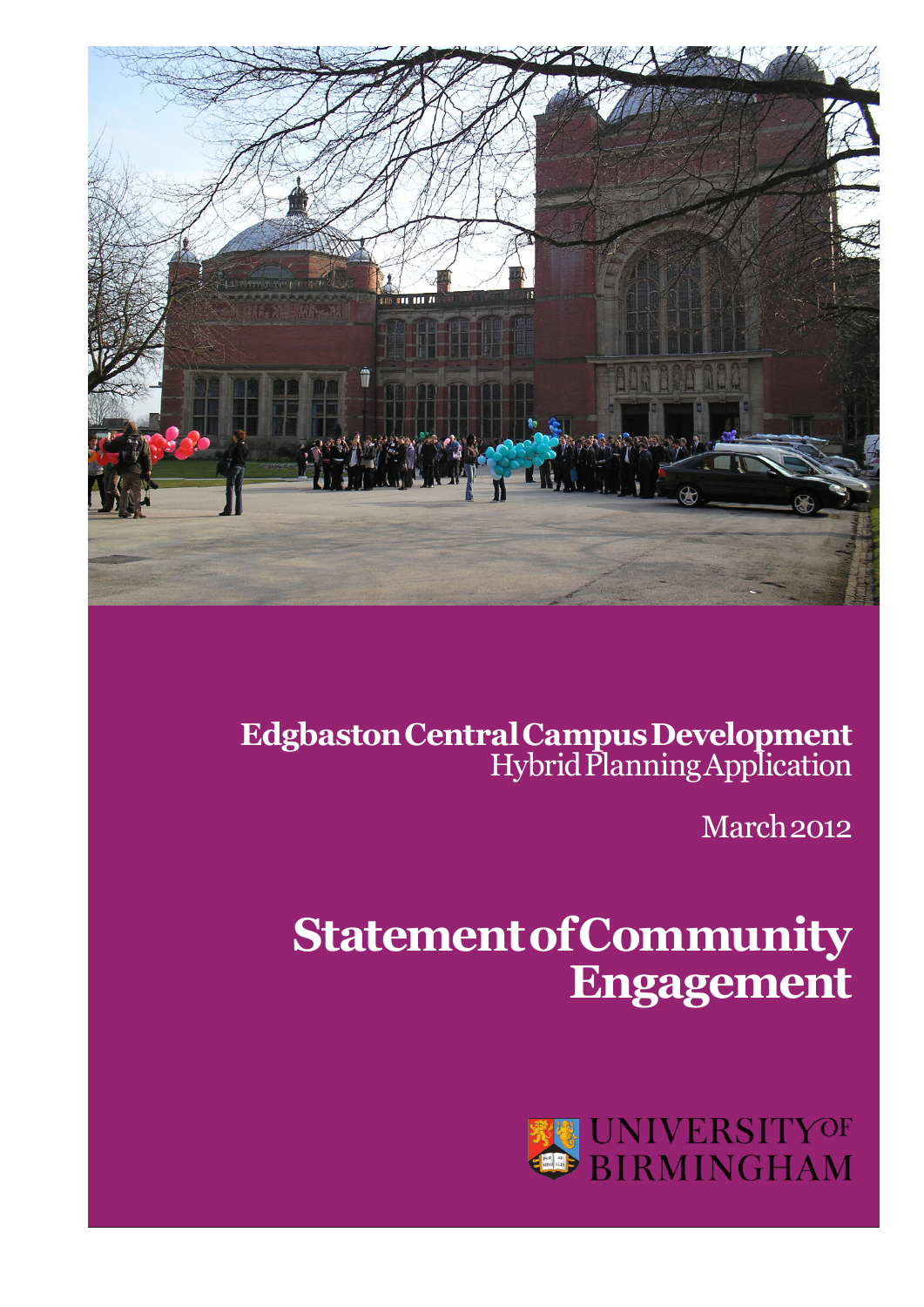**University of Birmingham** 

**Edgbaston Central Campus Development Hybrid Planning Application** 

# **Statement of Community Engagement**

# *Our Vision for The Future*

*Prepared for:* 

**The University of Birmingham** 

**By:** 

**Clarke Associates UK Limited The Old School House Chapel Lane, Wythall Birmingham B47 6JX Tel: 0121 702 2525** 

**www.clarke-associates.co.uk** 

**March 2012.**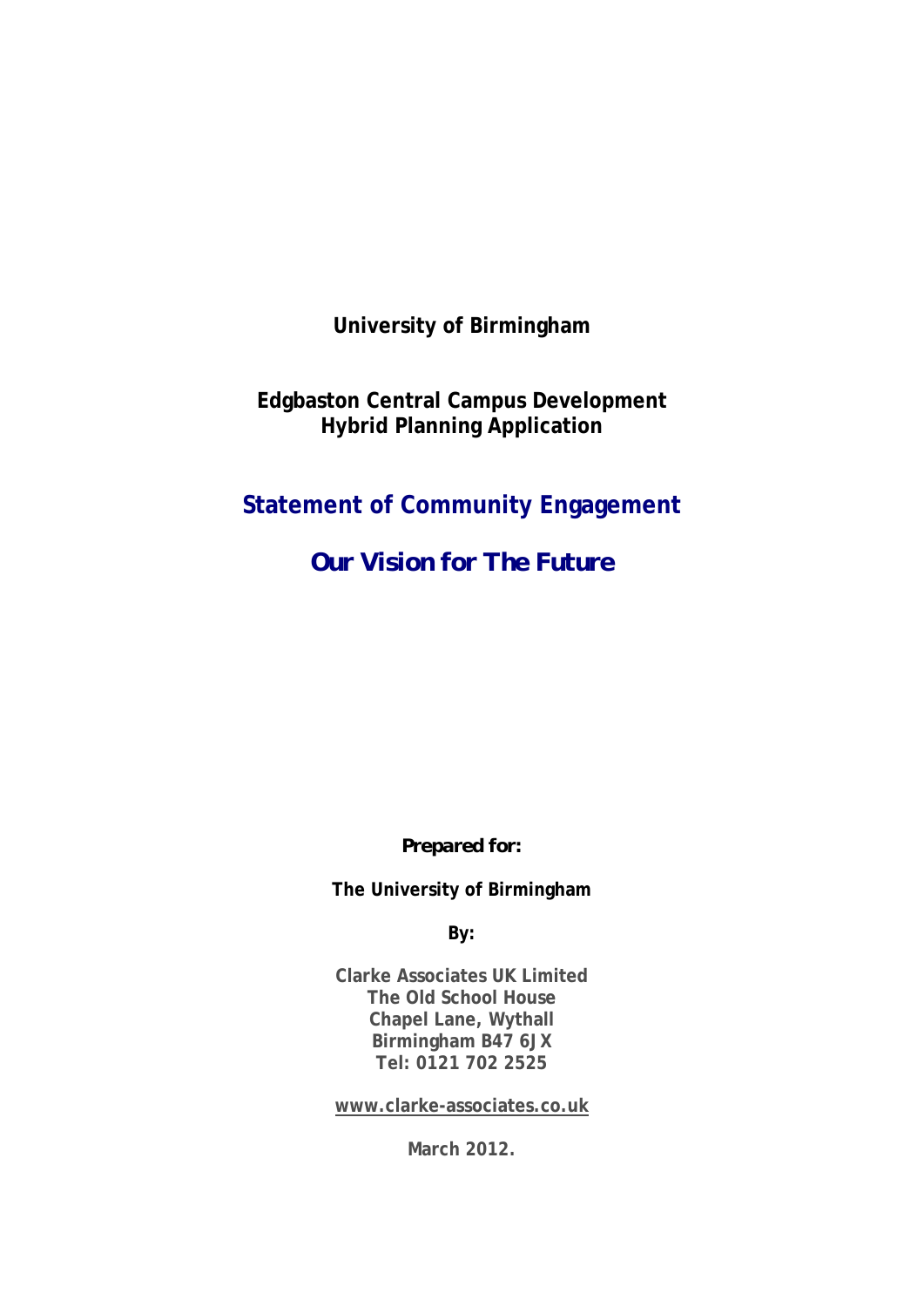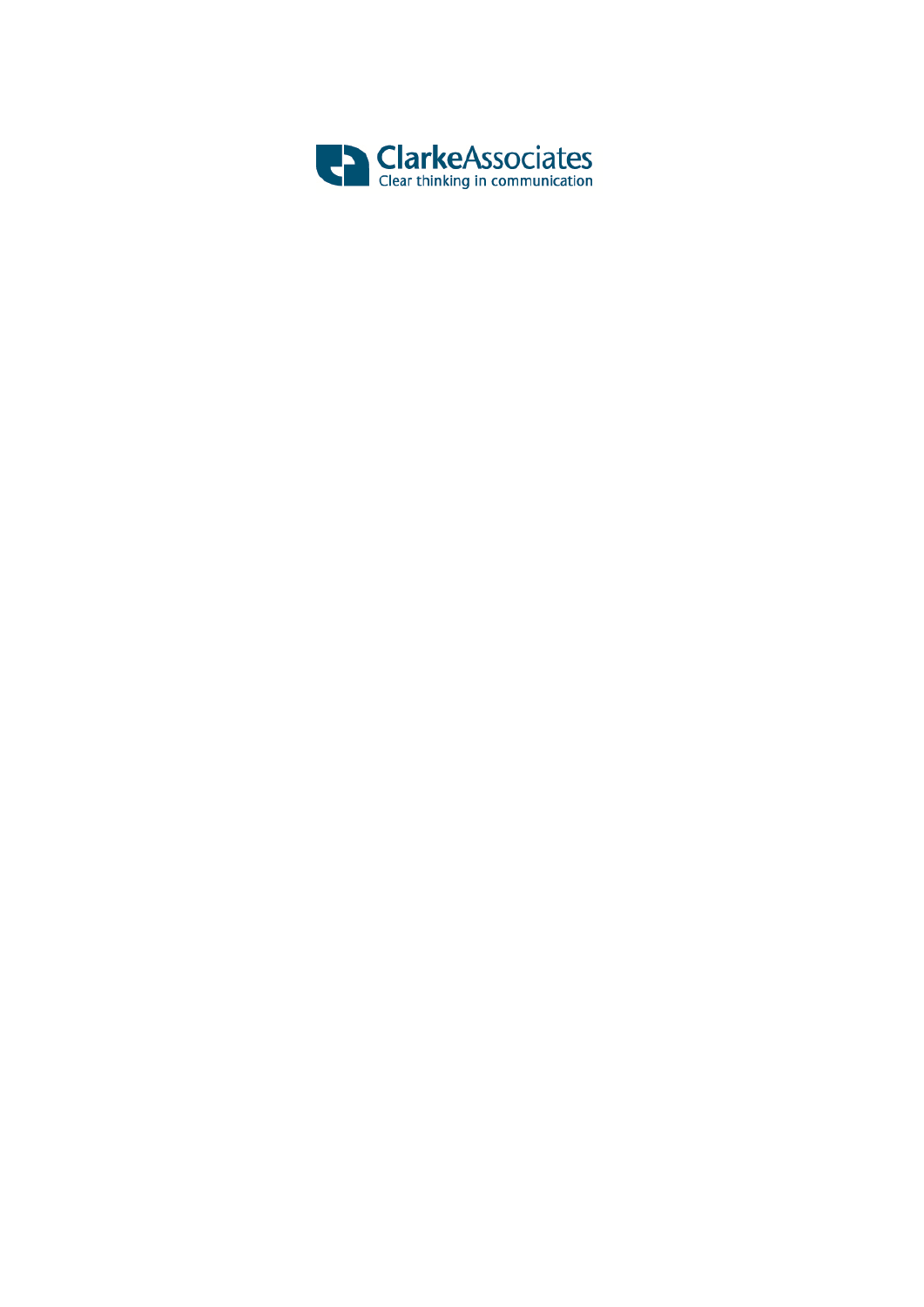\_\_\_\_\_\_\_\_\_\_\_\_\_\_\_\_\_\_\_\_\_\_\_\_\_\_\_\_\_\_\_\_\_\_\_\_\_\_\_\_\_\_\_\_\_\_\_\_\_\_\_\_\_\_\_\_\_\_\_\_\_\_\_\_\_\_

# **Contents**

- **1. Introduction 1.1 Purpose and scope of this report 2. Summary of community engagement aims 2.1 Background 2.2 Principles of consultation 3. The consultation process 3.1 The process in details 3.2 Stakeholder contact 4. Public events 5. Community presentation 6. University events 7. Community meetings 8. Other activities 9. Feedback 10. 11. Next stage Conclusion Appendices 1. Press releases 2. Press coverage 3. Display materials 4. Presentation** 
	- **5. Organisations approached**
	- **6. Meetings with Birmingham City Council**
	- **7. Activity Timeline**

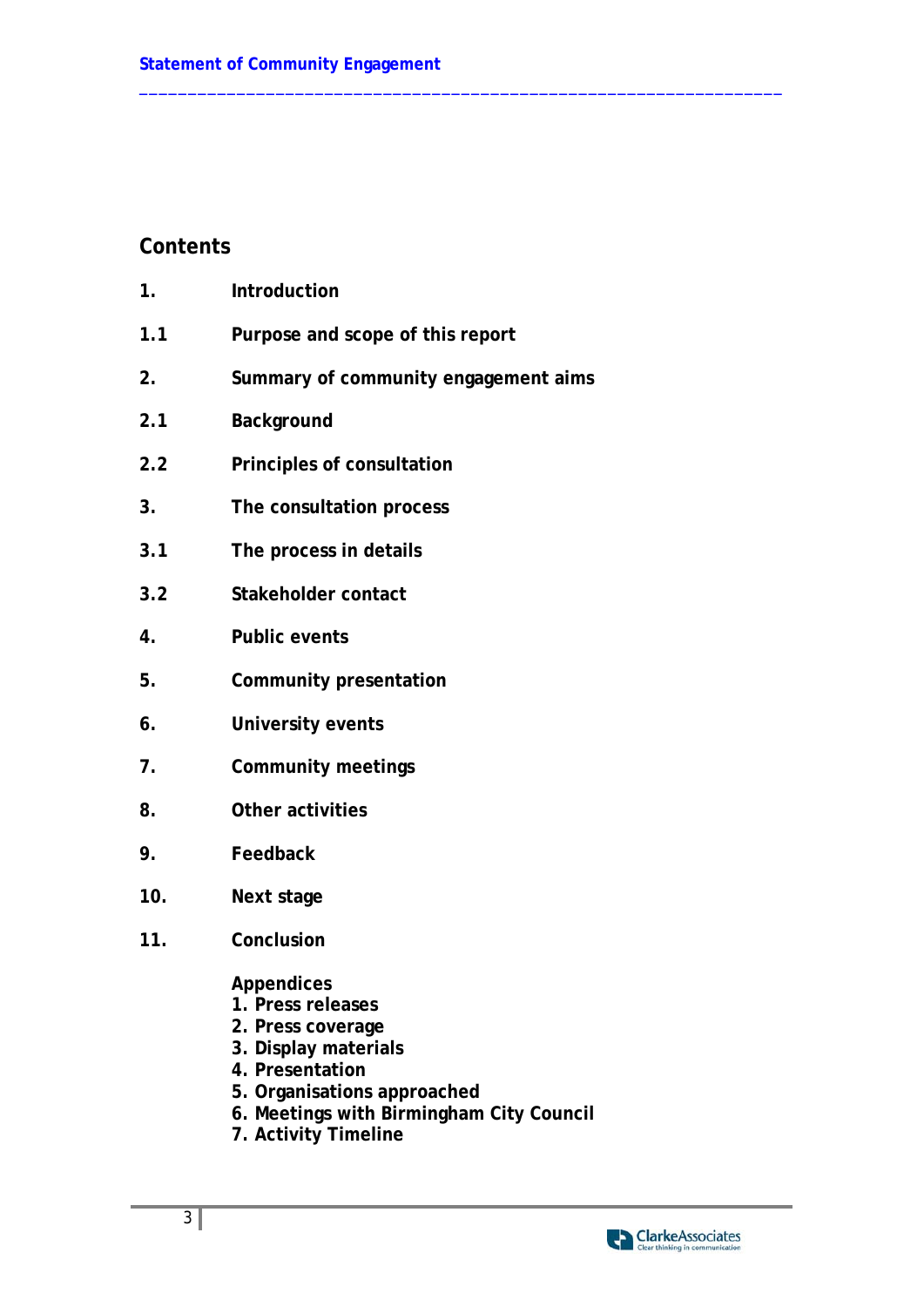# **1. Introduction**

# 1.1 Purpose and scope of this report

This Statement of Community Engagement sets out the approach and methods of consulting local residents and the wider community with regard to the proposed development at the University of Birmingham's Edgbaston Campus.

\_\_\_\_\_\_\_\_\_\_\_\_\_\_\_\_\_\_\_\_\_\_\_\_\_\_\_\_\_\_\_\_\_\_\_\_\_\_\_\_\_\_\_\_\_\_\_\_\_\_\_\_\_\_\_\_\_\_\_\_\_\_\_\_\_\_

This SCE is submitted in support of a hybrid planning application for development at the Edgbaston Campus. Full details of the application proposals are set out in the Planning Statement which should be read alongside this report. In summary, the main elements of the application include:

- Demolition of the library; The Gun Barrels Public House; The Munrow Sports Centre; Chemistry West building; Old Gym building; Terrace Huts and other buildings and structures within the campus (as identified on plan reference 0504-SK-MP-105Q)
- Detailed proposals for the erection of a new sports centre including 50m swimming pool
- 
- Detailed proposals for the extension to Pritchatts Road surface car park<br>• Detailed proposals for a new pedestrian/cvcle route to The Vale and imr Detailed proposals for a new pedestrian/cycle route to The Vale and improvements to pedestrian route from the new Sports Centre to Aston Webb C Block
- Detailed proposals for alterations to Aston Webb C Block
- Outline proposals for the erection of a new library
- Outline proposals for the erection of a new multi-storey car park adjacent to Gisbert Kapp building and extension to Grange Road car park
- Outline proposals for the erection of new student residences at Grange Road
- Outline proposals for the creation of a 'Green Heart' landscaped open space
- Outline proposals for relocation of the athletics track
- Outline proposals for new access roads within the campus

This report details the pre-application consultation that was undertaken prior to the submission of the hybrid planning application to Birmingham City Council. The report describes how the local community, including elected representatives, students, staff and interested parties, have been consulted, and also explains how that feedback has helped to develop and refine the hybrid application proposals.

Clarke Associates UK Limited of Wythall, Birmingham was commissioned by the University of Birmingham to support a consultation programme on the University Estate Development Framework , which for the purposes of the hybrid application, translates into the Edgbaston Central Campus Masterplan. The Masterplan supports the hybrid planning application.

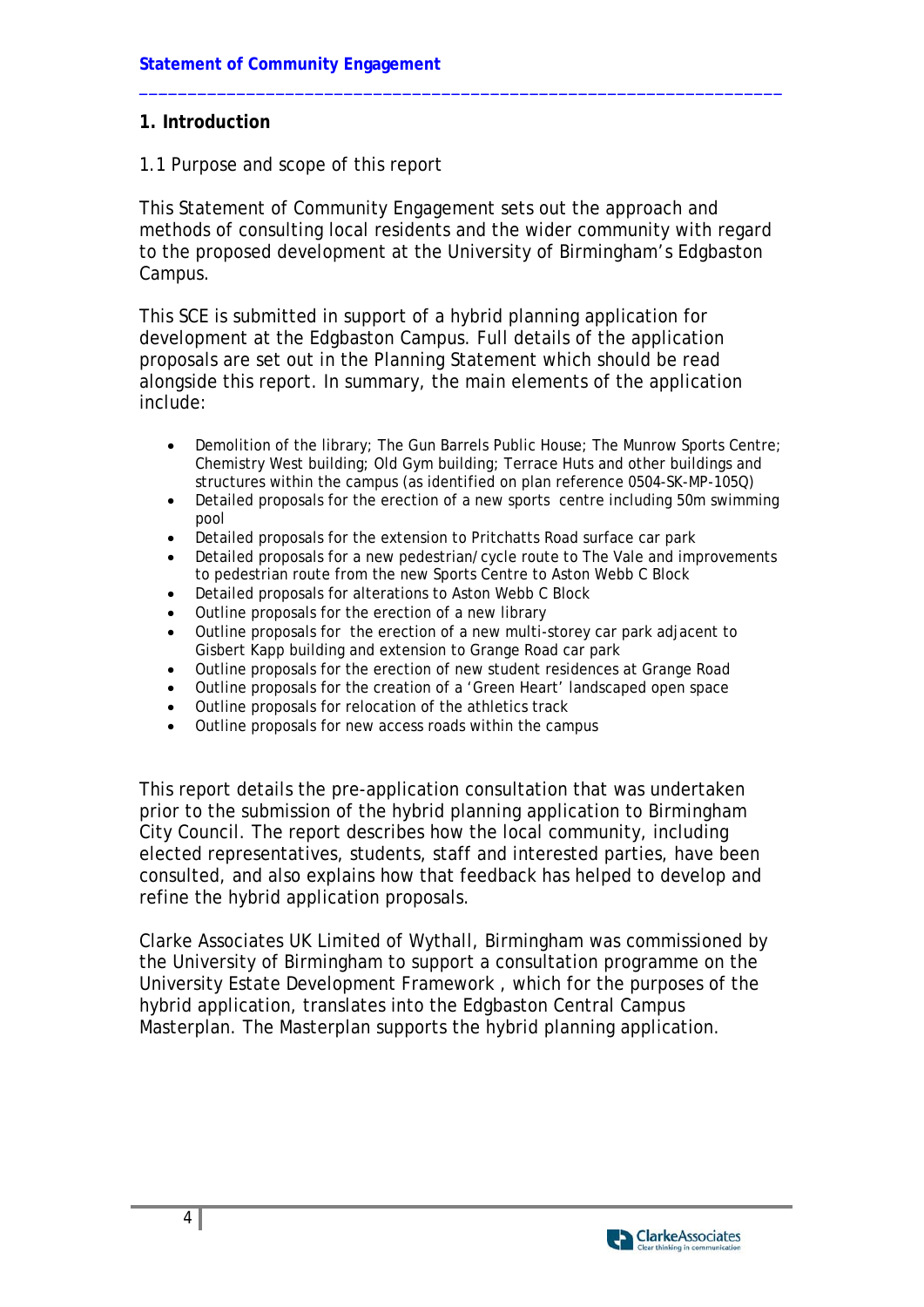The pre-application programme of engagement is part of a wider consultation and community engagement programme that commenced in 2007 and which has been supported by Clarke Associates.

| Time                       | Description                                                                                                                                                                    |
|----------------------------|--------------------------------------------------------------------------------------------------------------------------------------------------------------------------------|
| 2007/8                     | Research into perception of the University of Birmingham amongst<br>the local community, stakeholders and local businesses.                                                    |
|                            | Introduction of an annual Community Day event and community<br>communications activities.                                                                                      |
| August - November<br>2011  | Pre-consultation to establish views of the community and selected<br>audiences into the proposed development forming the Estate<br>Development Framework.                      |
| October -<br>November 2011 | Consultation in respect of the proposed new sports centre and<br>support infrastructure on a site bordering Bristol Road and<br>Edgbaston Park Road.                           |
| February to March<br>2012  | Formal consultation programme in respect of the hybrid planning<br>application and Edgbaston Central Campus Masterplan as revised<br>following the pre-consultation programme. |

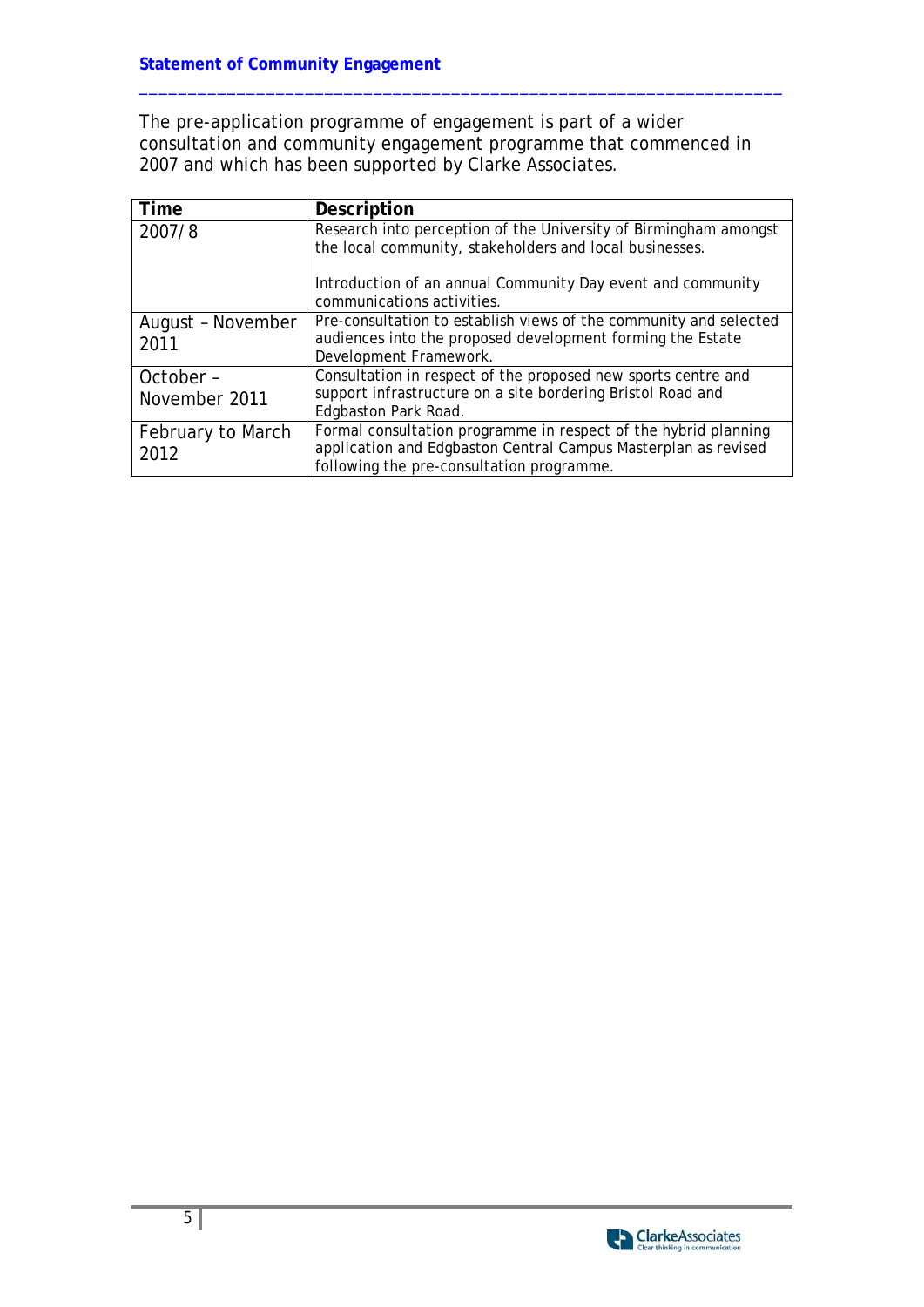# **2. Summary of community engagement aims**

# 2.1 Background

The University of Birmingham is widely known and respected. It is the largest university in the West Midlands and the  $11<sup>th</sup>$  largest in the UK. It is also one of the most popular of English universities by number of applications – as well as being within the top ten of the most targeted British universities by graduate employers.

\_\_\_\_\_\_\_\_\_\_\_\_\_\_\_\_\_\_\_\_\_\_\_\_\_\_\_\_\_\_\_\_\_\_\_\_\_\_\_\_\_\_\_\_\_\_\_\_\_\_\_\_\_\_\_\_\_\_\_\_\_\_\_\_\_\_

The University has embarked on a far reaching programme – both in terms of its physical development but also in terms of spreading the word to a wide range of constituents.

Clarke Associates was previously appointed to enable the University to understand its relationship with the local community in particular and to prepare recommendations as to how that relationship might be improved. The University is committed to maintaining and building close relationships not only with the community it serves but those who are affected by its location, its presence and its work.

The community engagement programme in respect to the hybrid planning application and Edgbaston Central Campus Masterplan is just one part of an overall scheme to establish greater focus on external communication to promote and build on the positive benefits emanating from the University to all key stakeholder audiences.

#### 2.2 Principles of consultation

Clarke Associates' preferred definition of public consultation comes from the UK Consultation Institute and states that 'public consultation is the dynamic process of dialogue between individuals or groups, based upon a genuine exchange of views, with the objective of influencing decisions, policies or programmes of action'.

Arnstein's Ladder of Participation sets out a series of steps representing increasing levels of participation in the consultation process. The level of public commitment is determined by:

- What benefits they perceive or gain from the decision/action plan
- What they may stand to lose from the decision/action plan
- The relative importance of the decision/action plan compared to other concerns in their life
- The influence that they believe they have on the decision/action plan or the other parties affected by it

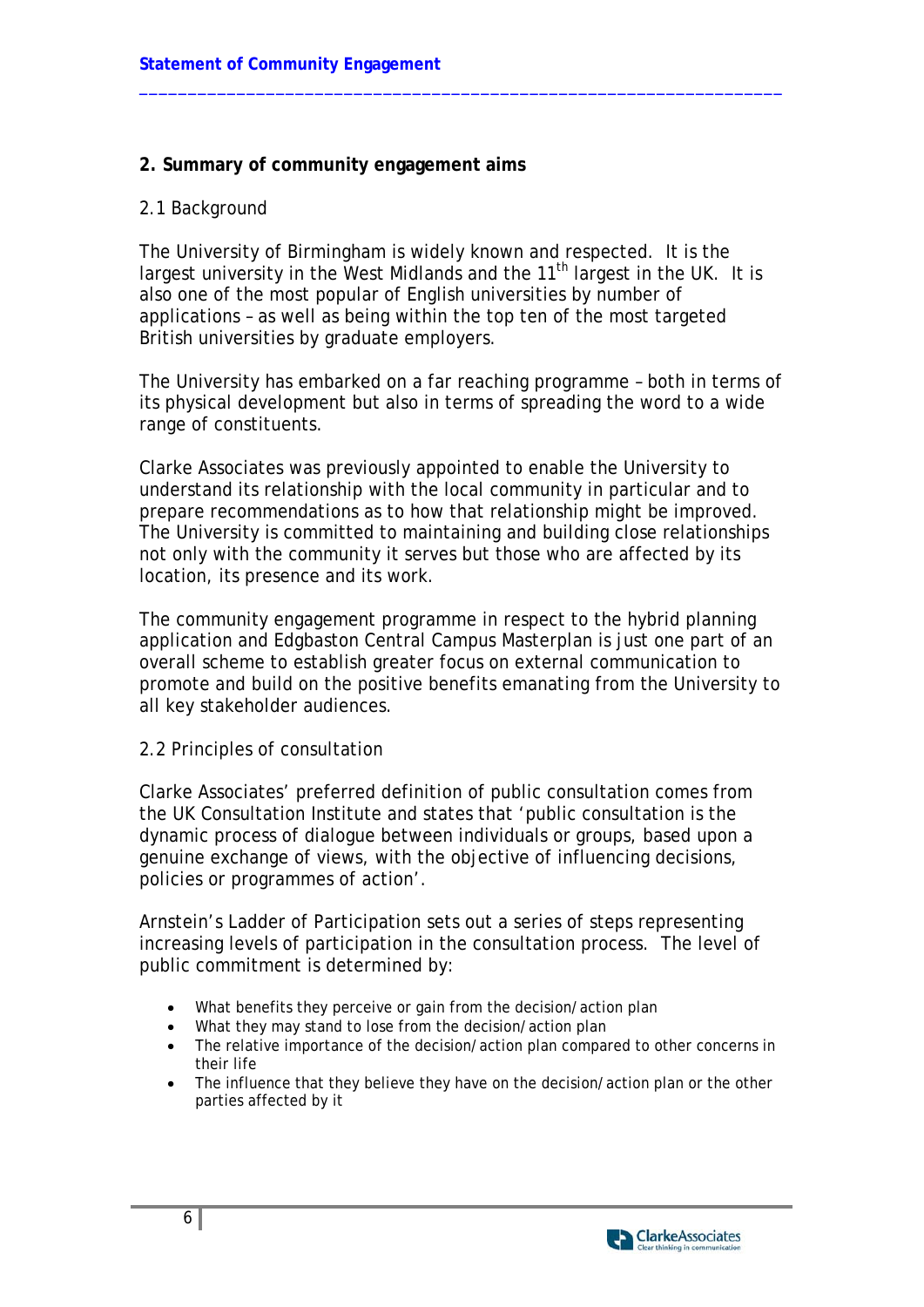Clarke Associates subscribes and works to the various guidelines and best practice in consultation, in particular those set out by the Department for Business Innovation and Skills and the Planning Officers Society.

\_\_\_\_\_\_\_\_\_\_\_\_\_\_\_\_\_\_\_\_\_\_\_\_\_\_\_\_\_\_\_\_\_\_\_\_\_\_\_\_\_\_\_\_\_\_\_\_\_\_\_\_\_\_\_\_\_\_\_\_\_\_\_\_\_\_

It was also a requirement that the consultation should reflect the values of the University in terms of its commitment to involving and informing local communities about its plans and activities.

In delivering the work, Clarke Associates:

- Was clear about the consultation objectives<br>• Identified all relevant stakeholder groups
- Identified all relevant stakeholder groups
- Provided participants with information about the consultation subject matter
- Undertook a thorough and objective analysis of the consultation feedback
- Produced recommendations and conclusions supported by robust evidence
- Provided feedback to participating stakeholders, summarising responses and intended actions

The consultation process was designed having regard to Planning Policy Statement 1 (PPS1) and Birmingham City Council's Statement of Community Involvement (SCI) adopted on 14<sup>th</sup> April 2008.

PPS 1: Delivering Sustainable Development published in 2005, and associated Government guidance 'Community Involvement in Planning: The Government Objectives (2004) emphasise the importance of consulting local communities. PPS1 in particular recognises the ability of planning to improve the impact of developments on places where people work and live and considers that the 'outcomes from planning affect everyone, and everyone must therefore have the opportunity to play a role in delivering effective and inclusive planning'. This should include opportunities for the community to offer opinions on the vision for their local area, to participate fully in the drawing up of plans and policies, and to be consulted on development proposals'.

The Birmingham SCI sets out how Birmingham City Council encourages more people to participate in decision-making in planning by making consultation more effective for those who are already providing their views; encouraging more people to take part in consultation and finally, finding new ways to make consultation more meaningful and accessible.

The Localism Act 2011 includes a requirement for applicants of proposals over a certain size to carry out pre-application consultation. Although this part of the Act has not yet been brought into force, the intention for this duty to be introduced should be considered by applicants for large scale proposals. The University has taken account of the provisions of the Act in terms of the duty to consult, in the pre-application activity which has been undertaken in connection with the hybrid application.

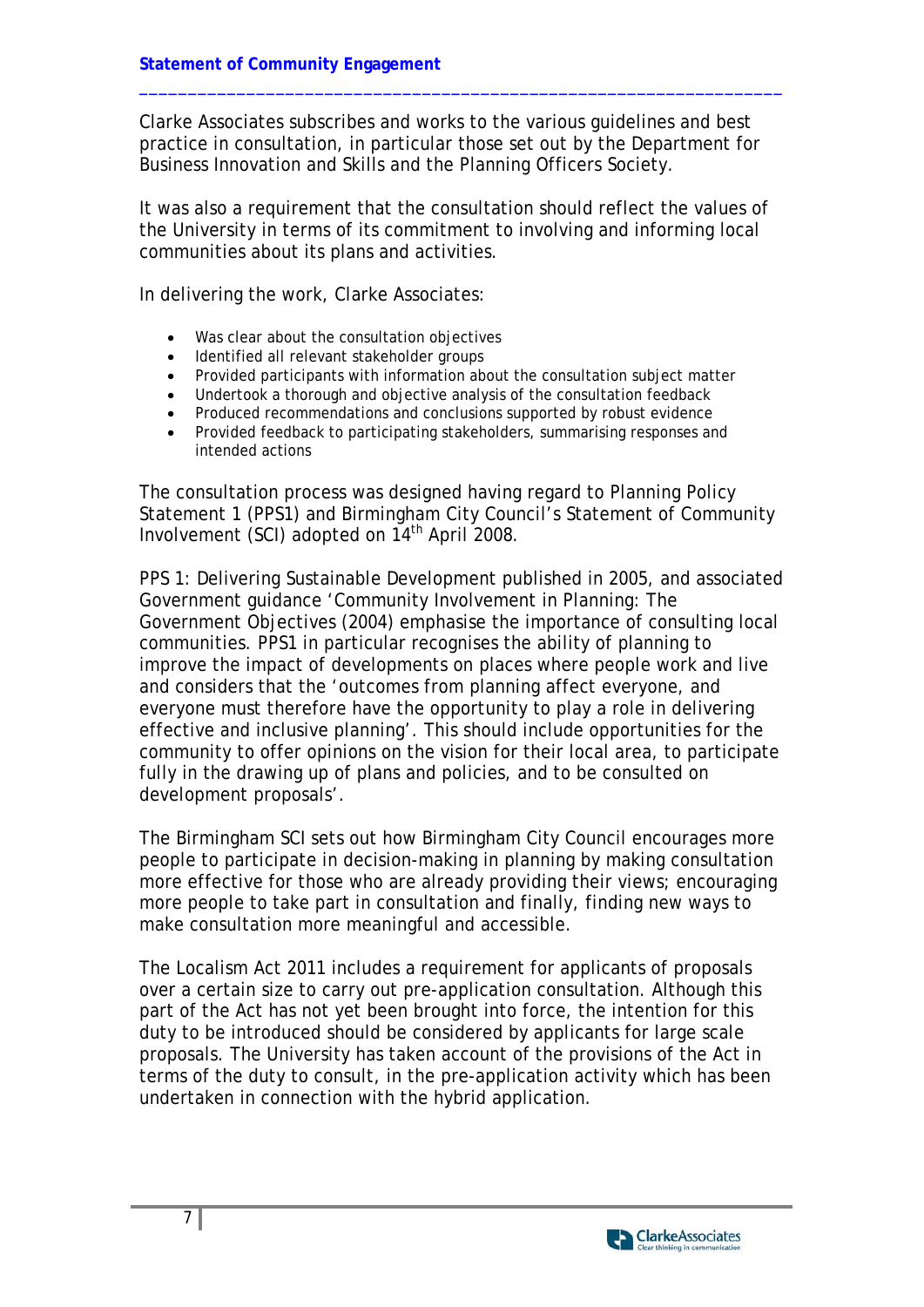# **3. The consultation process**

### 3.1 The process in detail

The detailed objectives of the community consultation were:

- Establish the views and opinions of the community and stakeholders.
- Obtain information to be fed into the development of the hybrid planning application
- Enable views to be heard and demonstrate those views will be/are taken into account where possible and appropriate.

\_\_\_\_\_\_\_\_\_\_\_\_\_\_\_\_\_\_\_\_\_\_\_\_\_\_\_\_\_\_\_\_\_\_\_\_\_\_\_\_\_\_\_\_\_\_\_\_\_\_\_\_\_\_\_\_\_\_\_\_\_\_\_\_\_\_

Enable the University to develop further its local relationships

The consultation process was conducted in five stages comprising:

### **Stage1: Initial preparation**

- Agreement and refinement
- Detailed objectives
- Overall strategy
- Overall approach
- Scope and extent of the programme

### **Stage 2: Detailed preparation**

- Overall understanding particularly in relation to community engagement successes and barriers over the past three years; impact of other development such as University Hospitals Birmingham, the realignment and development of the main A38 and junction access
- Preparation of the case for the development and preparation of collaterals
- Research into stakeholder contact details to ensure a comprehensive database of contacts

#### **Stage 3: Pre-consultation:**

- Media relations and coverage/unveiling of some plans particularly relating to the sports centre
- Communication with stakeholder groups and representatives
- Door to door initiatives
- Open day/drop-in days at the University
- Attendance at public meetings (especially ward and resident groups)
- One-to-one discussions with selected key stakeholders
- Discussions with residents particularly in the vicinity of Pritchatts Road, Farquhar Road and Vincent Drive
- Consultation on the sports centre, held during the evening at the Munrow sports centre

#### **Stage 4: Response submission**

 Feedback to the University/Estate Development Team to inform amendments to hybrid application proposals

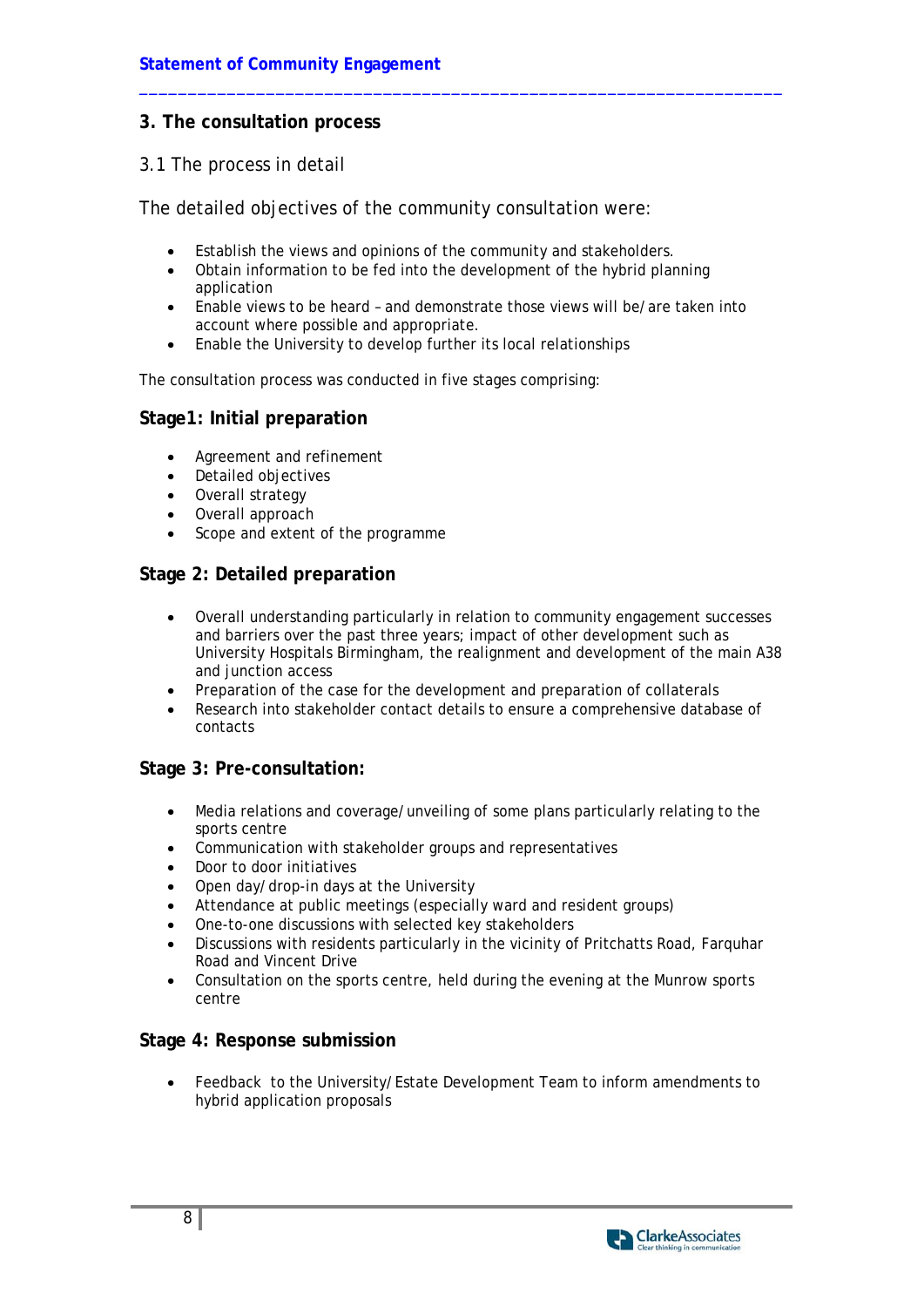# **Stage 5: Follow-up and recommendations**

 Recommendations on further consultation programme immediately following the planning application submission

\_\_\_\_\_\_\_\_\_\_\_\_\_\_\_\_\_\_\_\_\_\_\_\_\_\_\_\_\_\_\_\_\_\_\_\_\_\_\_\_\_\_\_\_\_\_\_\_\_\_\_\_\_\_\_\_\_\_\_\_\_\_\_\_\_\_

An activity timeline is included in Appendix 6.

# 3.2 Meetings with Birmingham City Council

To inform the content of the hybrid planning application, a series of meetings have taken place with Birmingham City Council Officers. These have included strategic meetings with the Director of Planning and Regeneration to discuss the wider campus masterplan, and more focussed meetings with Officers regarding the form and content of the hybrid application and specific projects which make up the application proposals. The details of these meetings are contained in Appendix 6.

# 3.3 Stakeholder contact

A series of meetings, telephone conversations and written correspondence has been held with local stakeholders as the consultation process was progressed. The content and resultant actions are detailed in the following table:

| Date       | Meetings/contact                                                               | <b>Actions</b>                                                                                                                                                                                                             |
|------------|--------------------------------------------------------------------------------|----------------------------------------------------------------------------------------------------------------------------------------------------------------------------------------------------------------------------|
| 25 May 11  | Meeting with 20 <sup>th</sup> Century Society                                  | Reference existing library<br>building.                                                                                                                                                                                    |
| 22 Aug 11  | Meeting with English Heritage                                                  | To discuss overall proposals<br>leading to further detailed<br>meetings regarding the<br>proposals to Aston Web C<br>Block.                                                                                                |
| 14 Sep 11  | Presentation to CIIr Timothy Huxtable<br>and CIIr Alistair Dow                 | Asked to be kept informed<br>and presentations to ward<br>agreed                                                                                                                                                           |
| 17 Oct 11  | One-to-one meeting with CIIr Dave<br>Radcliffe                                 | Requested information on<br>number of additional beds<br>for students in new<br>accommodation because this<br>could - in theory - release<br>housing back into the<br>community (subsequently<br>confirmed as around 180). |
| 18 Oct 11  | One-to-one meeting with Bournbrook<br>Fire Station master Jon Grimshaw         | Sought assurance that sports<br>centre users would not park<br>on fire station premises and<br>would appreciate access to<br>facilities for fire crews.                                                                    |
| October 11 | One-to-one telephone interviews with<br>sports governing bodies                |                                                                                                                                                                                                                            |
| October 11 | Telephone interview with Sport England                                         |                                                                                                                                                                                                                            |
| October 11 | One-to-one meeting with Chief Master<br>of King Edwards School, John Claughton |                                                                                                                                                                                                                            |

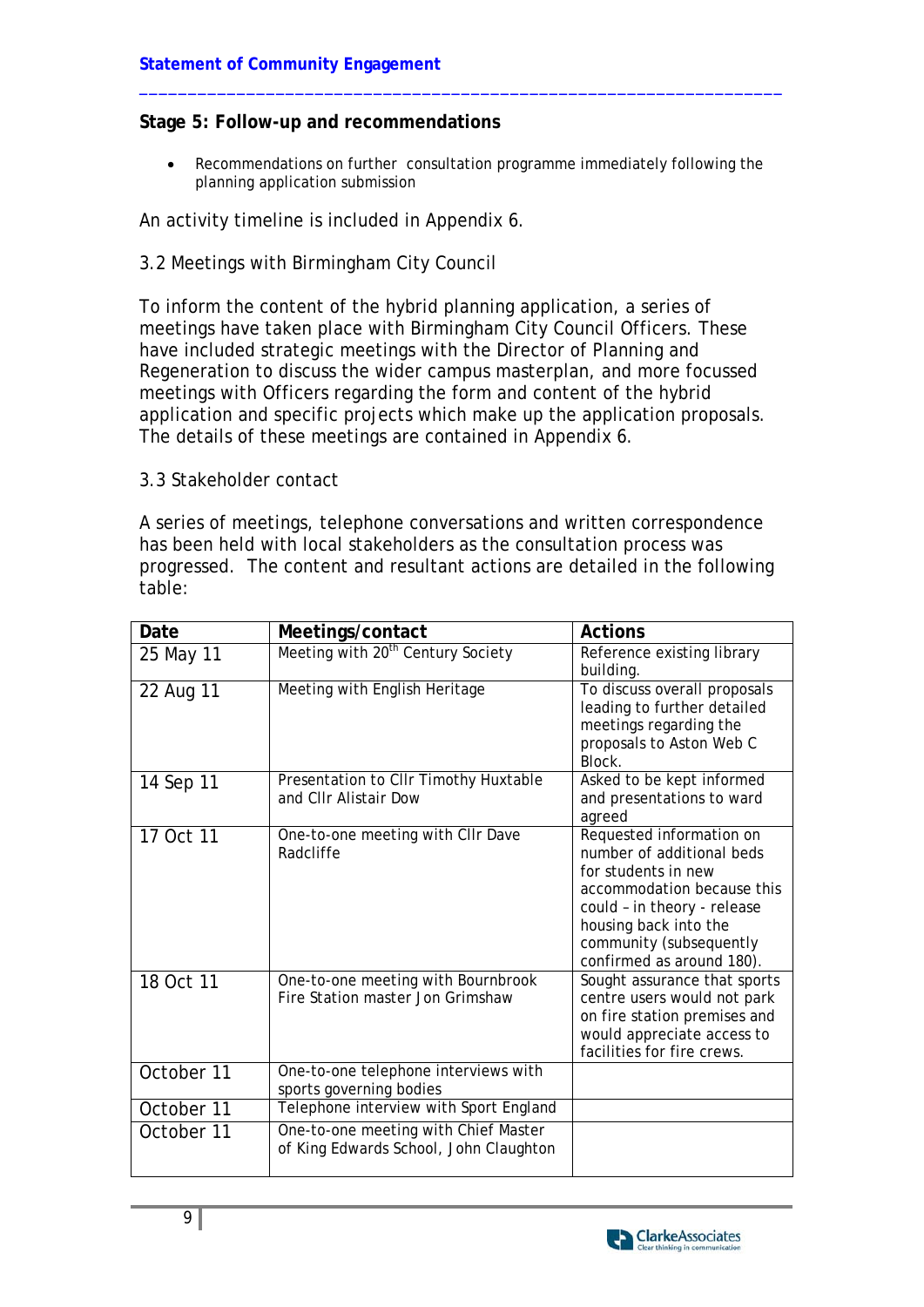| 1 Nov 11                         | Meeting with West Midlands Police<br>Officers - PC Pemberton and PC Roberts | Asked that security, both<br>access control and internal<br>e.g. lockers, within new<br>sports centre be given<br>consideration. Secure<br>storage for bicycles should<br>also be planned. A dedicated<br>pick up/drop off only point<br>would be useful. |
|----------------------------------|-----------------------------------------------------------------------------|-----------------------------------------------------------------------------------------------------------------------------------------------------------------------------------------------------------------------------------------------------------|
| 23 Nov 11                        | Metchley Park Residents' Association -<br>meeting with Chair                | Concerns re peak traffic<br>flows around Metchley Park<br>Road/Farquhar Road                                                                                                                                                                              |
| 10 January<br>2012               | Meeting with Sport England                                                  | Discussion regarding the<br>content of the hybrid<br>application and views given<br>on how any gaps in sport<br>provision as a result of the<br>proposals need to be<br>addressed                                                                         |
| December 11<br>and January<br>12 | One-to-one meetings with residents in<br>Pritchatts Road and Farquhar Road  | One resident requested to<br>see the plans online and<br>stated that they were not<br>aware of the University's<br>community open days.                                                                                                                   |

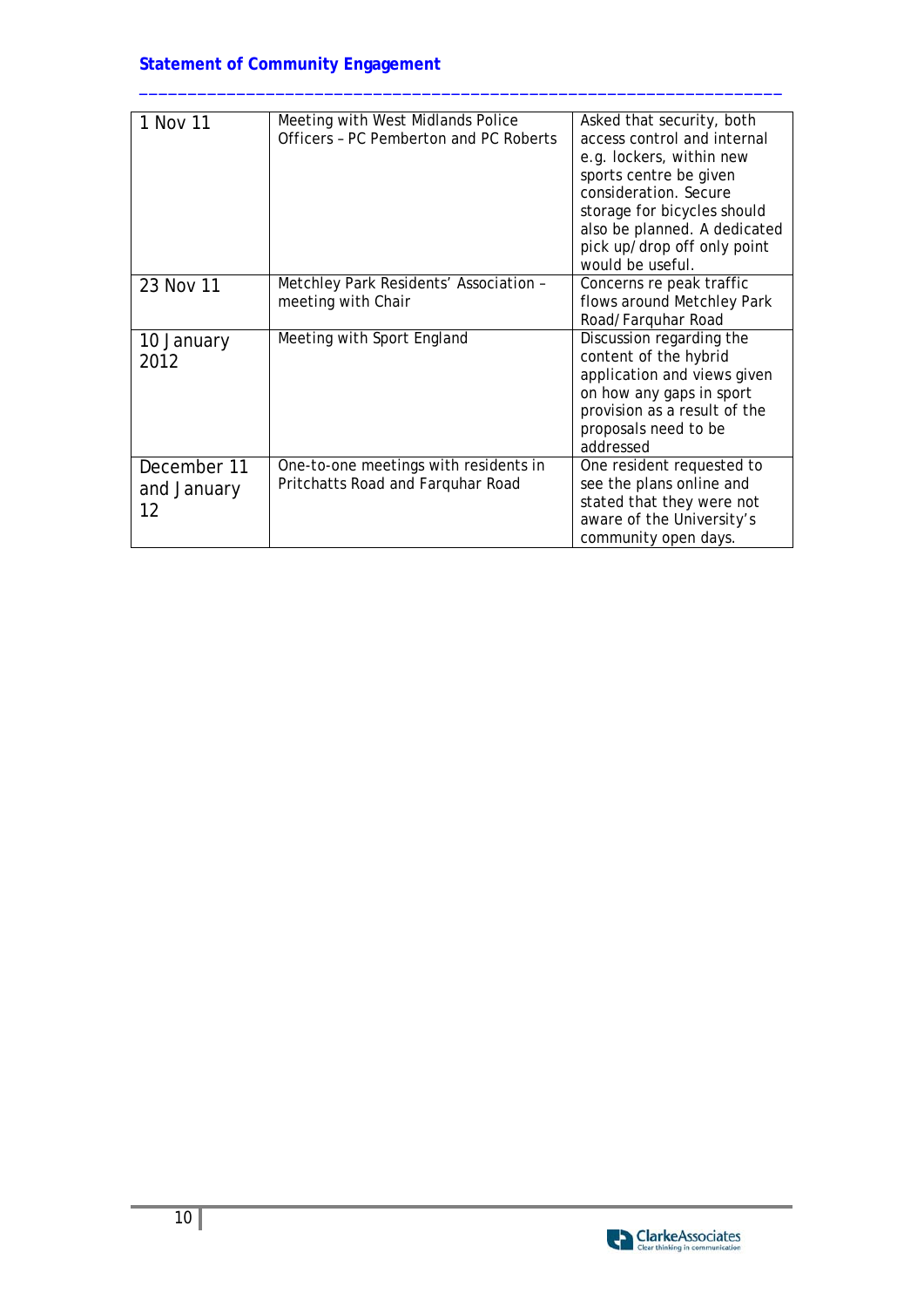# **4. Public events**

# 4.1 Introduction

This section gives details of the 'drop-in' events held on 19<sup>th</sup> August 2011 and 16<sup>th</sup> September 2011 together with sports centre specific events on November 1<sup>st</sup>, 8<sup>th</sup> and 17<sup>th</sup>. (For information, the proposed sports centre was also featured at the University's annual community day, June 19, 2011, attended by several thousand local people.)

\_\_\_\_\_\_\_\_\_\_\_\_\_\_\_\_\_\_\_\_\_\_\_\_\_\_\_\_\_\_\_\_\_\_\_\_\_\_\_\_\_\_\_\_\_\_\_\_\_\_\_\_\_\_\_\_\_\_\_\_\_\_\_\_\_\_

# 4.2 Drop-in details

The purpose of the drop-in events was to provide the local community with the opportunity to view and comment on proposals for the Edgbaston Campus Masterplan.

The first two events were held on two separate days between 11.30am and 7pm, in the Beale Room, Aston Webb Building. The dates were chosen so that the University was able to obtain input from the local community at an early stage and to enable time for any amendments that might be appropriate.

Invitations were sent to approximately 3,600 local households, living within a half mile radius of the University together with letters to University alumni, stakeholders and other interested parties.

Representatives from the University, Clarke Associates and professional advisers were present throughout the events to discuss the proposals, covering all elements including the sports centre, and answer questions.

A further four events were held specific to the sport centre, which were held at a peak time of usage (6pm-8.30pm) in the entrance of the Munrow Sports Centre.

Overall, 325 members of the public and 60 community users of the sports facilities attended the six drop-in sessions. In addition, prospective students and their parents were able to view the plans at the University Open Day held campus-wide on 10<sup>th</sup> September.

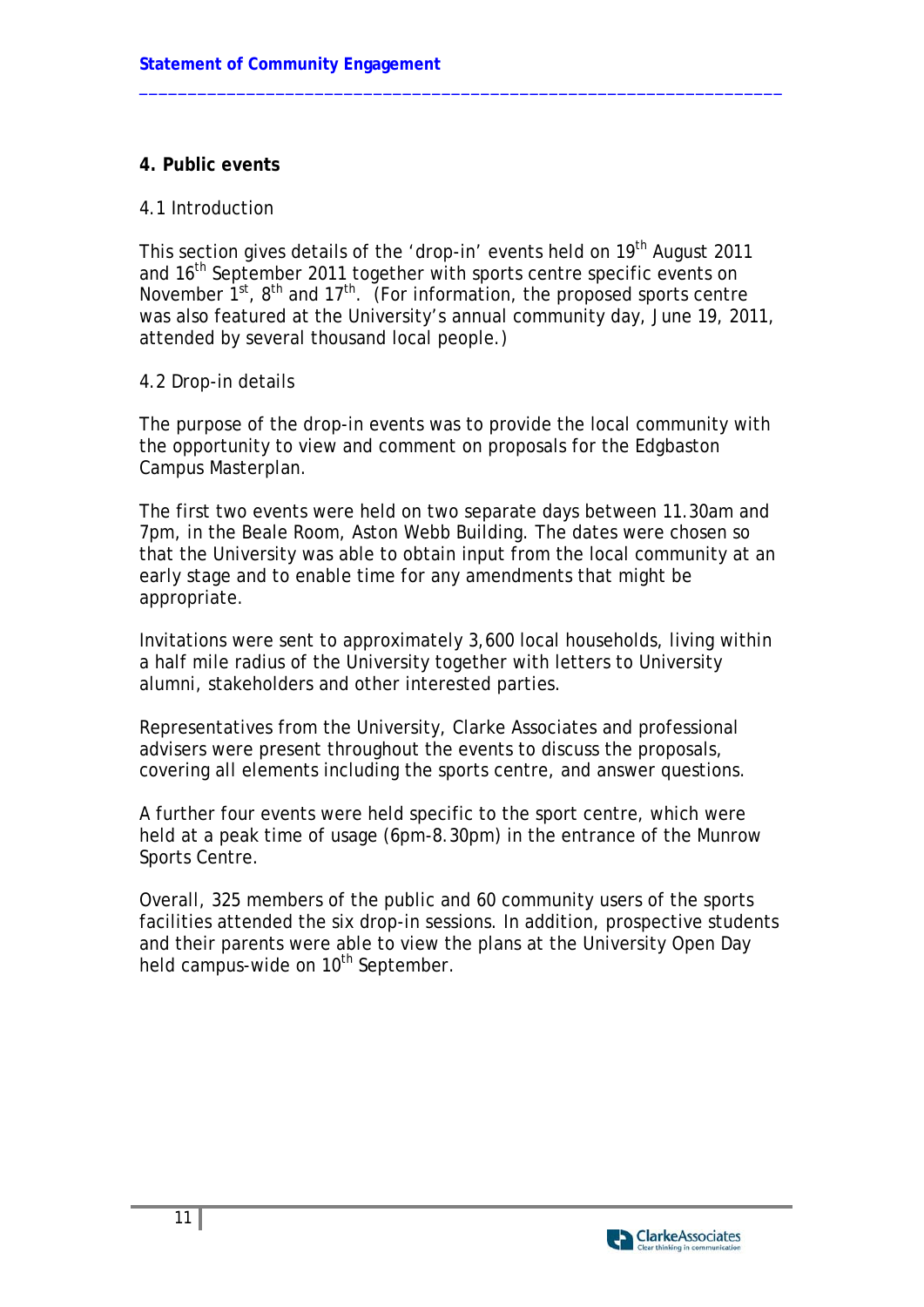# **5. Community presentations**

The University attended a number of community events giving presentations on the Estate Development Framework and obtaining feedback. Those events included:

| Date      | Meetings/contact                      | <b>Actions</b>                |
|-----------|---------------------------------------|-------------------------------|
| 21 Sep 11 | <b>Edgbaston Ward Committee</b>       | Concerns re parking           |
|           |                                       | arrangements                  |
| 27 Sep 11 | Selly Oak & Edgbaston Consultative    | Concerns re parking           |
|           | Group                                 | arrangements                  |
| 30 Nov 11 | <b>TARA (Tiverton Area Residents</b>  | Wide-ranging discussions      |
|           | Association, Selly Oak) Neighbourhood | both on the proposals and     |
|           | Meeting. Attended by local residents, | also general relationships    |
|           | ward councillors and community        | with the University           |
|           | wardens from the Guild of Students.   |                               |
| 6 Jan 12  | Selly Oak Property Owners Association | Concerns re overspill car     |
|           |                                       | parking off campus, in and    |
|           |                                       | around Selly Oak              |
| 17 Jan 12 | Selly Oak and Edgbaston Consultative  | Update given by University    |
|           | Group                                 | Director of Estates. The      |
|           |                                       | meeting expressed its         |
|           |                                       | thanks for the clarity of the |
|           |                                       | approach and the              |
|           |                                       | amendments that had been      |
|           |                                       | made following discussions    |
|           |                                       | at the previous meeting on    |
|           |                                       | $27/9/11$ .                   |

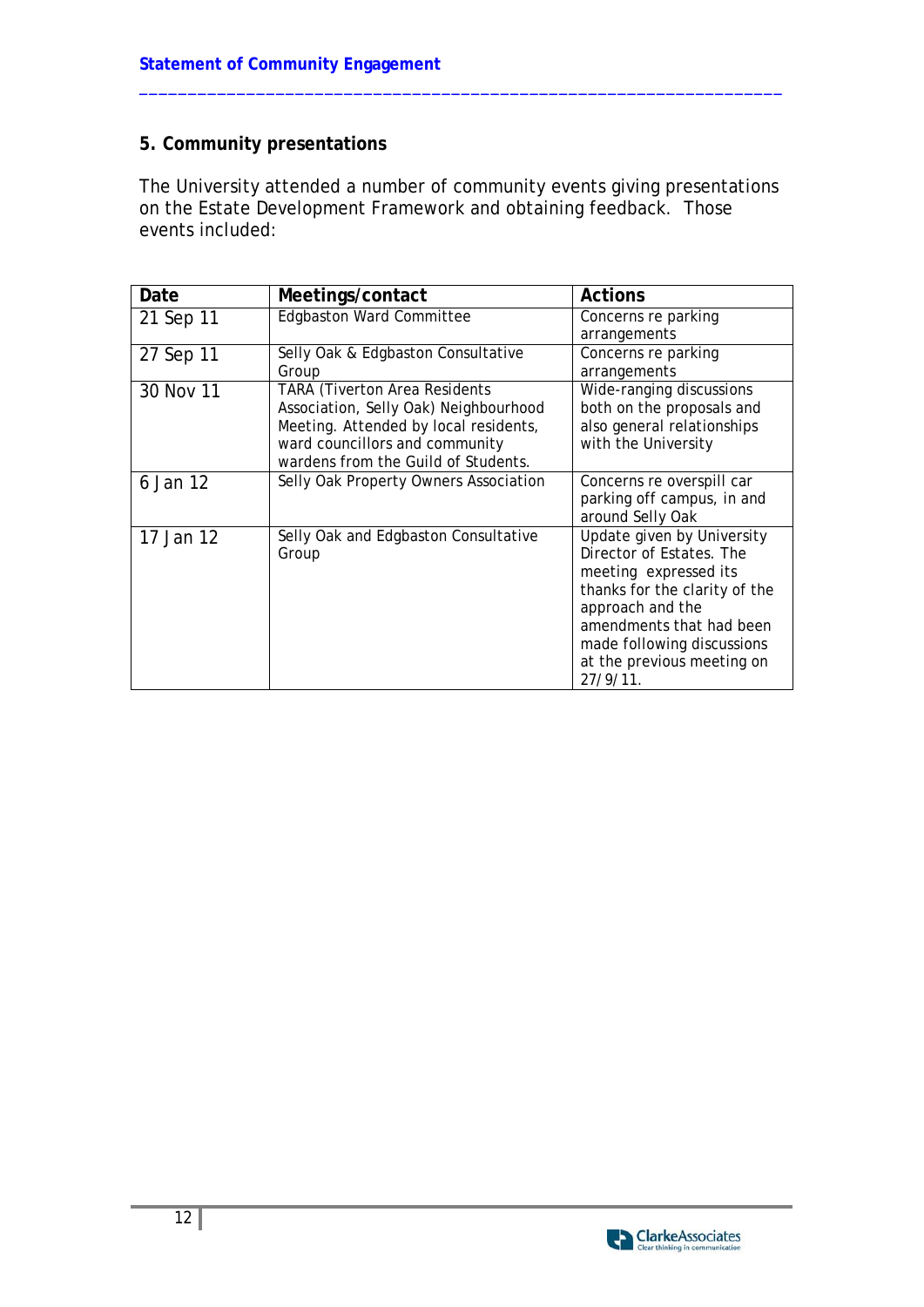# **6. University events**

Events were held at the University Services Forum (USF) attended by around 200 support staff. Staff members also attended the community drop-in sessions in the Beale Room, and the plans were uploaded to the University intranet. A large number of comments and suggestions were also received via email from staff.

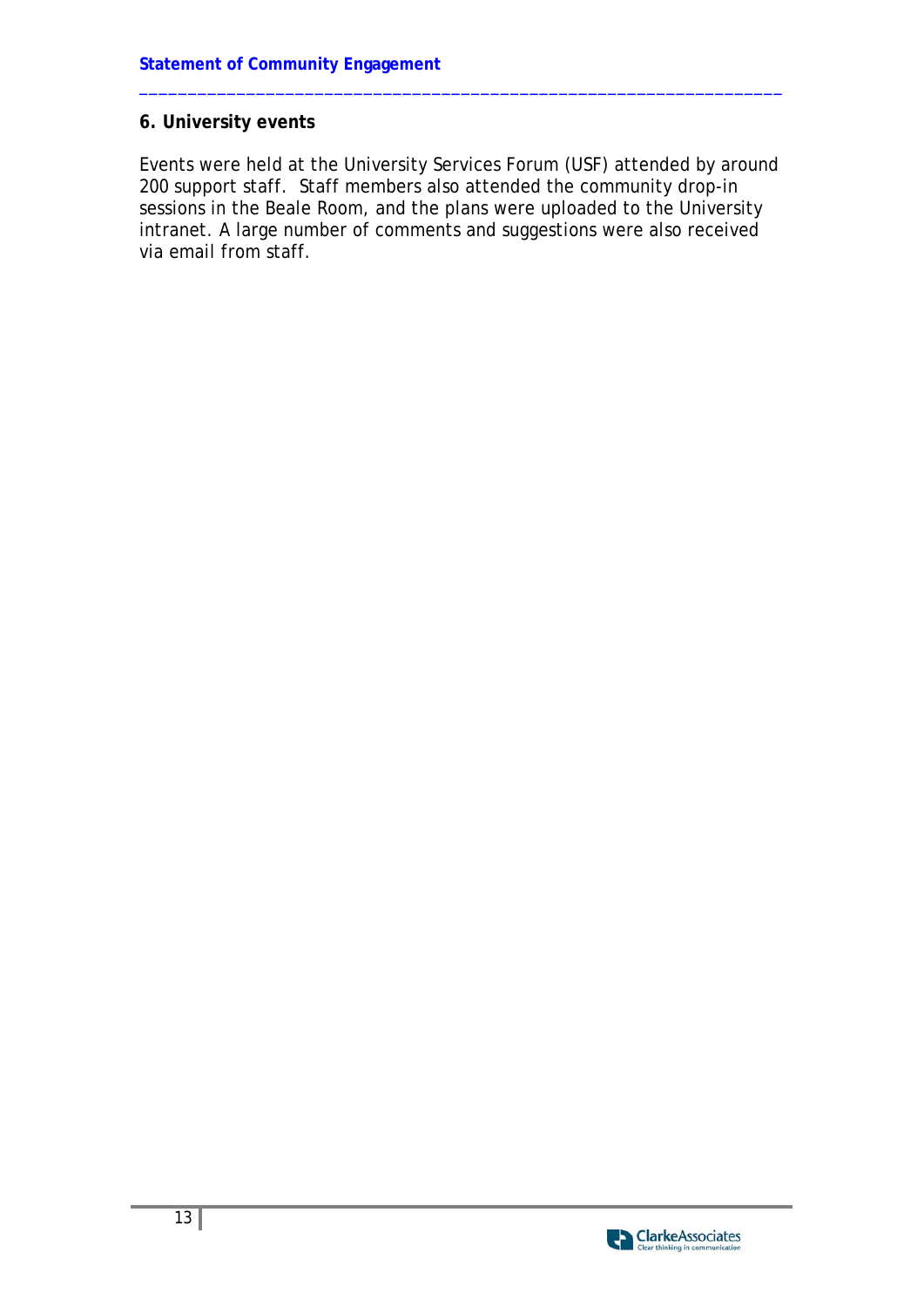# **7. Other meetings**

Ten one-to-one meetings were held by David Beech or David Clarke, of Clarke Associates, with individual members of the local community. These were both at the request of the University/Clarke Associates - and at the request of members of the public that had specific issues they wished to raise. The outputs of those meetings, some of which have dealt with issues not relating to the proposed development, have been given to the University.

\_\_\_\_\_\_\_\_\_\_\_\_\_\_\_\_\_\_\_\_\_\_\_\_\_\_\_\_\_\_\_\_\_\_\_\_\_\_\_\_\_\_\_\_\_\_\_\_\_\_\_\_\_\_\_\_\_\_\_\_\_\_\_\_\_\_

Meetings have also been held with private individuals as follows:

| Date        | Meetings/contact                                                | <b>Actions</b>                                                                                                                                                                                                                                                 |
|-------------|-----------------------------------------------------------------|----------------------------------------------------------------------------------------------------------------------------------------------------------------------------------------------------------------------------------------------------------------|
| December 11 | Meetings with residents of Pritchatts<br>Road and Farquhar Road | One resident requested to<br>see the plans online. One<br>other resident advised they<br>were un-aware of the<br>University's drop-in sessions<br>(subsequently it was established<br>that it was another resident of the<br>property that had been notified). |
| January 12  | Further meeting with residents of                               | Development and                                                                                                                                                                                                                                                |
|             | Pritchatts Road and Farquhar Road                               | consultation progress                                                                                                                                                                                                                                          |

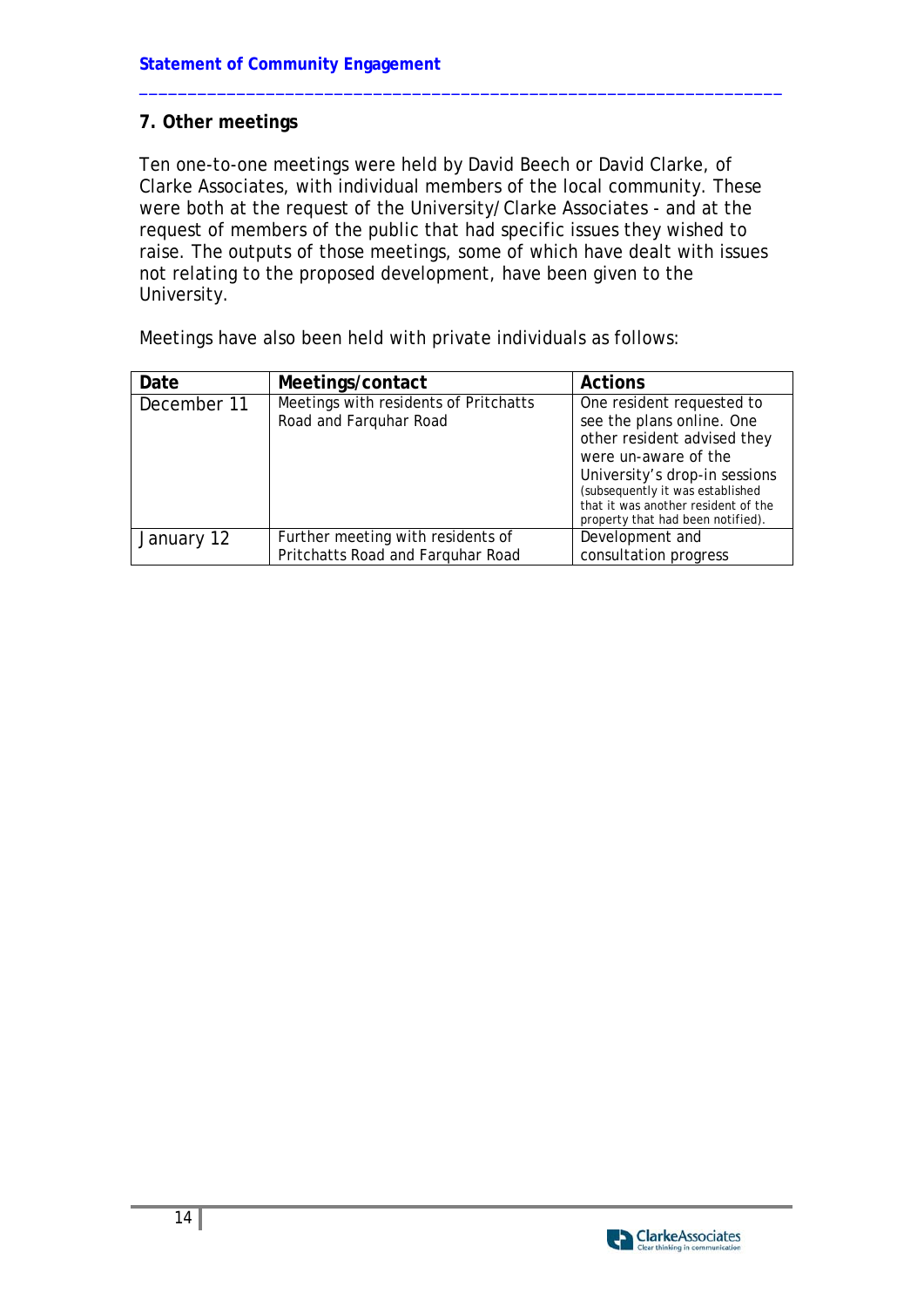# **8. Other activities**

In addition to the focussed meetings and drop in sessions, the University has used a variety of different media to share the proposals which make up the hybrid planning application and wider Campus Masterplan with the local community and University community.. These include:

- Two-page feature in Buzz (University-wide magazine)
- In Focus (staff newsletter)
- Cover story and feature within *FirstHand* (University community newsletter distributed door to door to all households in the local area)
- Press coverage in the *Birmingham Post* and *Birmingham Mail*, dealing mainly with the sports centre development (visual of the new building used), including front page and online coverage
- Broadcast coverage on BBC Radio WM and BBC Midlands Today
- Additional coverage in trade press e.g. *The Architect's Journal*
- Personal letters to Members of Parliament
- Personal letters of invitation to the drop-in sessions, addressed to:
	- o Residents with a radius of half a mile of the University
	- o Edgbaston and Selly Oak ward councillors
	- o Partners and non-domestic neighbours (e.g. schools)
	- o Community and neighbourhood groups
	- o Residents' associations
- Email to all local alumni
- 8x pull-up display banners as follows:
	- o History of the University 2
	- o Sporting heritage of the University 2
	- o Recent developments (Bramall Music Building/completion of the Aston Webb semi-circle, Muirhead Tower and the School of Metallurgy and Materials)
	- o Estate Development Framework proposals 3
- Powerpoint presentation for display on large plasma screen, containing larger versions of the plans that it was possible to reproduce on banners
- A4 double-sided leaflet summarising sports centre developments; handed out at sports-specific drop-in evenings
- Personal letter of invitation to sports drop-in sessions, addressed to:
	- o Community and corporate members
	- o Individual clubs and teams
- A5 16pp booklet entitled 'Our Vision for the Future', handed out at the University Services Forum (6<sup>th</sup> October) and posted to the mailing list (local residents and other stakeholders) and councillors with covering letter. Its contents were as follows:
	- o History of the University
	- o Recent developments as above
	- o Reproductions of the proposals based on the display banners plans and visuals
	- o Sporting heritage of the University
- Intranet site for staff, including plans and other visuals
- Dedicated space on public University website, including plans and other visuals

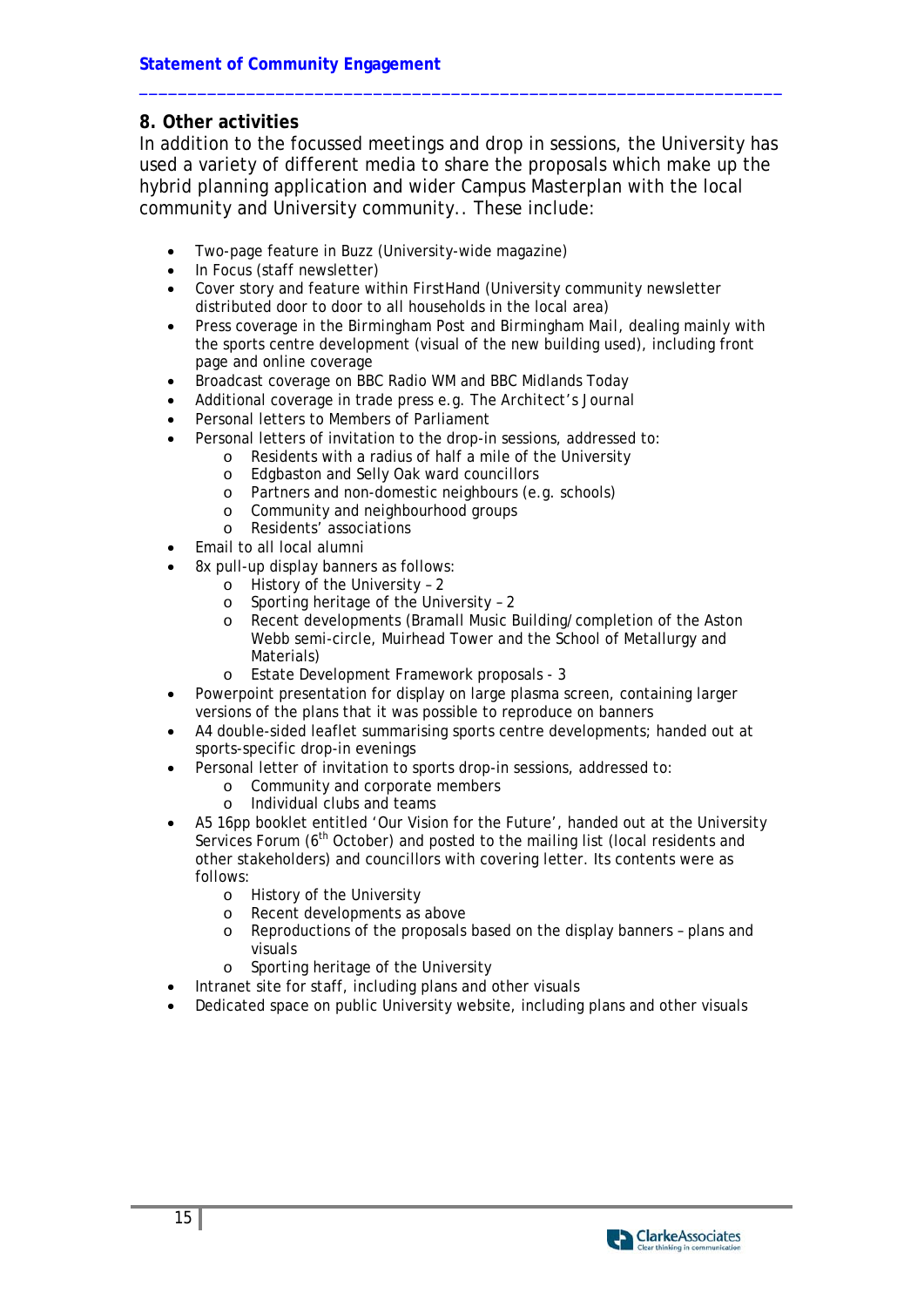# **9. Feedback**

The stakeholder meetings, drop in days and other forms of communication produced significant feedback. The following section sets out details of the feedback and comments received and explains how the hybrid application proposals have been changed as a result. A summary of the feedback, extracted from a comprehensive report produced by Clarke Associates, is as follows:

\_\_\_\_\_\_\_\_\_\_\_\_\_\_\_\_\_\_\_\_\_\_\_\_\_\_\_\_\_\_\_\_\_\_\_\_\_\_\_\_\_\_\_\_\_\_\_\_\_\_\_\_\_\_\_\_\_\_\_\_\_\_\_\_\_\_

# 9.1 The Concept

"We were particularly keen to establish what stakeholders thought of the overall approach. How for instance, would they react to the concept of the 'green heart' or the re-location of the Sports Centre to the site of the Gun Barrels public house? Were they in favour of development or opposed to it?

"Overall, there was considerable support even if some of the detail was not always universally liked. There was also considerable recognition of the contribution made the University; the employment created, the skills generated and the value of its research and development work.

"There was some scepticism that the decisions had already been made and that the University was simply going through the motions. This is not an uncommon theme in public consultations and there was some reassurance when we described the process and the feedback that would be given."

#### 9.2 The Green Heart

"The concept of re-opening the green mall (referred to as 'the green heart') has been almost universally welcomed. A number of consultees had not appreciated the original campus design vision but were clearly able to see how reinstating that vision would not only provide a formal structure for the layout of the campus but also provide a "sense of place and presence" that had been lacking. A small number of consultees questioned whether the green heart would be too exposed to the weather whilst others, perhaps more sceptical, were worried that landscaping (and lawns) would be damaged by pedestrian traffic.

"Accepting that the detail of the green heart has still to be developed and that the indicative 'pavilions' were just that, a number of consultees questioned what they might be and for what purpose and were vehement that they should not destroy the overall vista from Pritchatts Road to the Chamberlain Clock Tower.

"The green heart does, of course, depend on the removal of the existing library – an aspect that is covered in 9.5."

#### 9.3 The Sports Centre

"In terms of the pre-consultation activity and the comments received at the Beale Room events, there was considerable support for the concept of a new sports centre and indeed, for the fact that it would be so visible and act as a gateway to the university.

"There was little affection for the existing Munrow building and/or its architecture. There was some sentimentality in respect of the Gun Barrels public house but that was almost always followed by the equivalent of a 'shrug of the shoulder'. Reference was made to other pool facilities in the vicinity and in particular, Tiverton Baths which, it was feared,

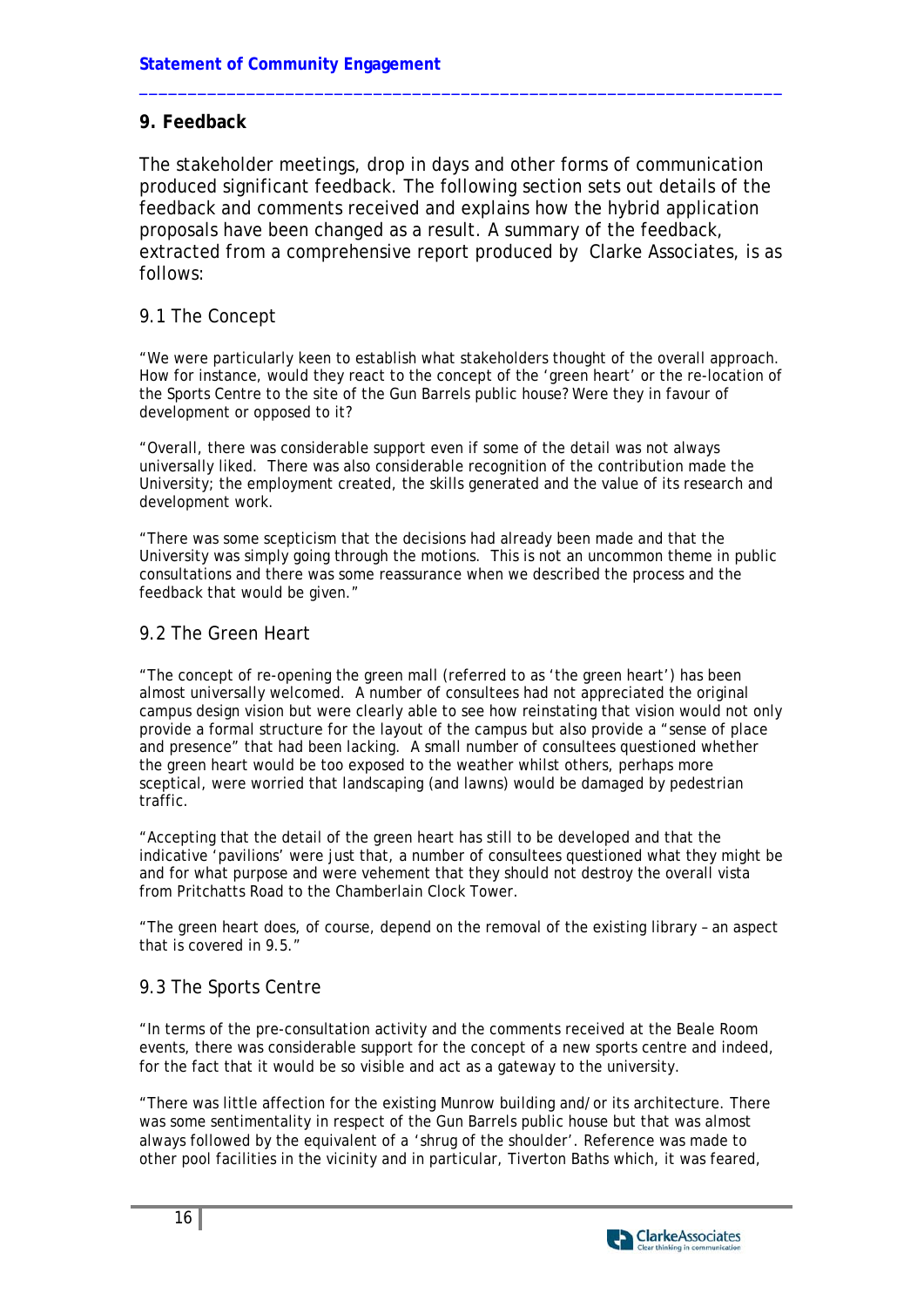might close as a result of the new facility. A number also asked about community use of the sports centre and expressed the view that it should be widely available."

\_\_\_\_\_\_\_\_\_\_\_\_\_\_\_\_\_\_\_\_\_\_\_\_\_\_\_\_\_\_\_\_\_\_\_\_\_\_\_\_\_\_\_\_\_\_\_\_\_\_\_\_\_\_\_\_\_\_\_\_\_\_\_\_\_\_

# 9.4 Parking and transport

"Parking was a contentious issue and provoked some extreme reactions.

"There was particular concern for the proposal of locating the proposed Pritchatts Road multi-storey car park at "the highest point in the area" that was "poorly served" by road infrastructure.

"Additionally, it was thought to be inappropriate in terms of its accessibility by vehicle traffic, that it would "vastly increase" the traffic on already (peak-time) overcrowded road and that it also afforded "poor pedestrian access" to the main Edgbaston campus itself "with pedestrians having to use a narrow bridge that was already inadequate for the traffic it carried".

"There were also a number of questions relating to the proposed 'traffic calming' and infrastructure improvements to Pritchatts Road. It was felt that closing Pritchatts Road – which was not stated as being a specific proposal – would be very unwelcome and place further strain on Edgbaston Park Road particularly at peak times.

"Car parking arrangements at the sports centre were also questioned – with some concern that they were inadequate for the facilities that were being provided, especially for a major sporting event taking place. The likely impact of this, potentially resulting in increasing overflow of car parking into roads around Selly Oak / Selly Park residential areas, was also raised as a concern.

"There appeared to be some scepticism about daytime/night-time use of car parks and the fact that at the time when most community use was made of the sports centre, more car parking spaces would be available.

"There was some interest in what the University is doing to promote 'modal shift' and in particular, to encourage greater use of public transport, cycling and walking.

#### 9.5 The Library

"By some, the library was seen as the most important development of the wider scheme, as the "heart of the University" and integral to its day-to-day business. A fitting library that meets all modern requirements (and can continue to do so) was seen by some consultees as the top priority for the University."

"The removal of the existing library was not universally supported – accepting that it holds the key to reinstating 'the green heart'.

"This may, in part, be due to the fact that the library is seen as a relatively modern building and there were those who freely admitted that their sadness about the library's removal had much to do with sentimentality ("it was the cornerstone of my studies"). There was a good deal of scepticism that it was necessary to demolish and rebuild in order to meet the needs of the 21st century.

"A number of consultees expressed the view that the exterior of the existing library was attractive for its period and that surely, "it would be possible to re-model the library in the same way as Muirhead".

"The library also forms a backdrop for graduation photographs. It was suggested that the heraldic shields/coats of arms might be located elsewhere so as to form a suitable alternative.

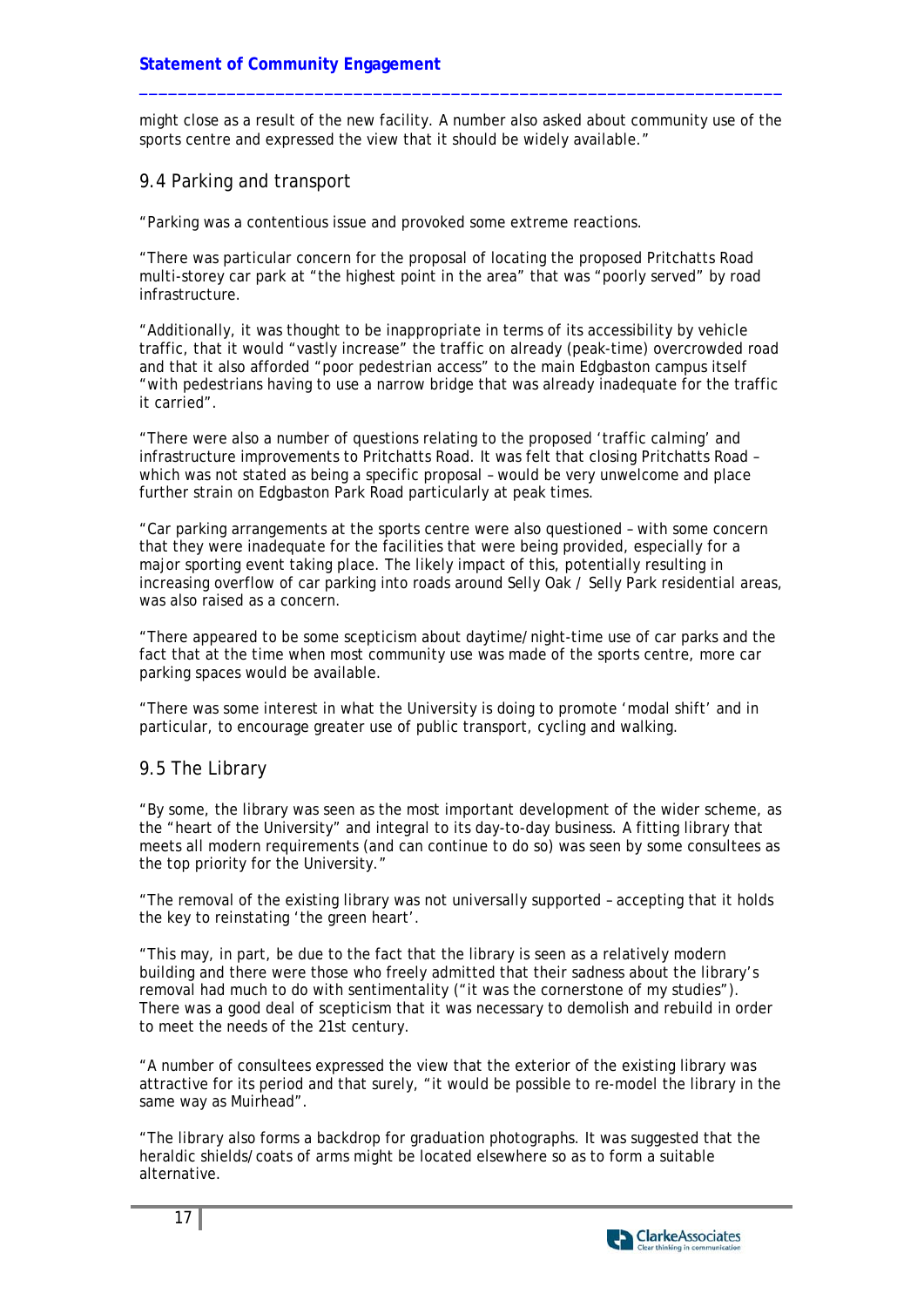"However, many accepted that the library was not fit for purpose and that a new building may be the best option to improve service provision. The rear of the building, particularly relating to the four extensions, was noted as "not the most attractive or well-designed thing in the world". The fact that a refurbishment would be an extensive, lengthy and disruptive project was felt by many to be a very good reason to start afresh with a new building. The "non-viability" of certain old buildings was apparent to some.

\_\_\_\_\_\_\_\_\_\_\_\_\_\_\_\_\_\_\_\_\_\_\_\_\_\_\_\_\_\_\_\_\_\_\_\_\_\_\_\_\_\_\_\_\_\_\_\_\_\_\_\_\_\_\_\_\_\_\_\_\_\_\_\_\_\_

"The increased community usage of the library was appreciated by many who felt it would be a useful step in opening up the campus to local residents which in turn would build a stronger relationship with the community. Many consultees would be interested in visiting the campus more often and making greater use of the facilities, so a space to display collections was a particular highlight."

#### 9.6 Student accommodation

"Overall, there is support for increasing the number of beds on-campus. Having said that, there was little commentary about the provision of further student accommodation on campus but there was some concern expressed about students crossing the busy Bristol Road at that point. (One consultee noted that traffic would be moving faster on this new section of the road posing additional risks). It was also noted that, should this location also be used as a drop off point for sports teams using the all weather pitches, then a suitable layby would be required.

"The theme of Selly Oak especially providing housing for residents in preference to housing for students was raised although not specifically in relation to the proposed new student accommodation."

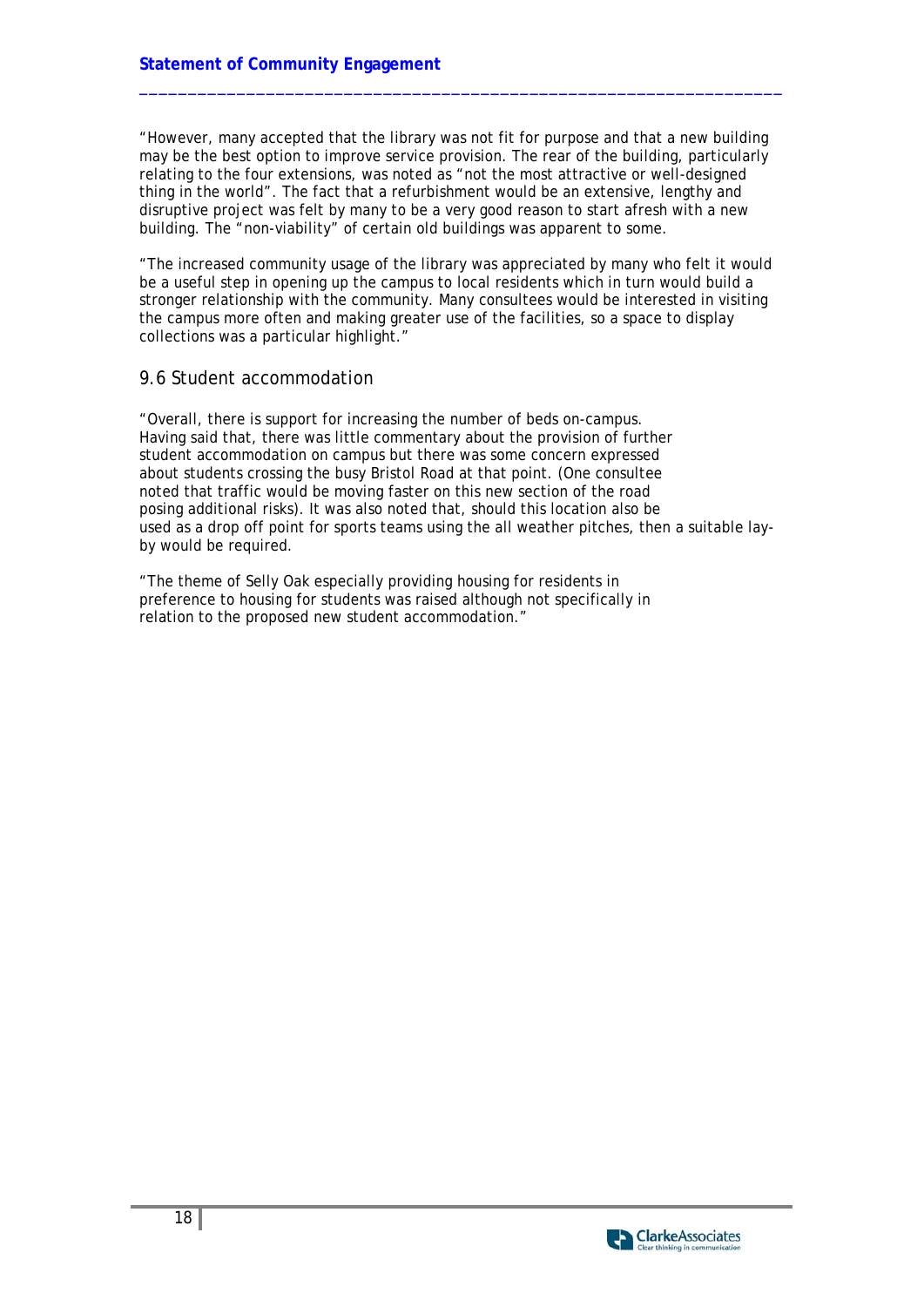# **10. Applicants response**

**The key issues raised via all forms of engagement set out in this document have been considered by The University. Some changes have been made to the proposals which are now the subject of the hybrid planning application. The responses below relate directly to the comments received.** 

| Comments received                                                                                                                                                                                                                                     | Applicants response                                                                                                                                                                                                                                                                                                                                                                                                                                                                                                    |
|-------------------------------------------------------------------------------------------------------------------------------------------------------------------------------------------------------------------------------------------------------|------------------------------------------------------------------------------------------------------------------------------------------------------------------------------------------------------------------------------------------------------------------------------------------------------------------------------------------------------------------------------------------------------------------------------------------------------------------------------------------------------------------------|
| that the proposed multi-storey car<br>park on the existing surface level car<br>park at the junction of Pritchatts<br>Road and Vincent Drive were not<br>suitable for that location and did not<br>provide sufficiently easy access to<br>the campus. | It is proposed that the Pritchatts<br>Road/Vincent Drive car park will now<br>remain as a surface car park and be<br>reconfigured and improved to make<br>more efficient use of the space<br>available. In response to concerns<br>regarding possible congestion on the<br>road from the car park,<br>modifications are proposed enabling<br>more cars to pull off the public<br>highway whilst entering the car par.<br>A new multi-storey car park is<br>proposed adjacent to the existing<br>Gisbert Kapp building. |
| that the proposed 'Pavilions' in the<br>green heart needed re-thinking.                                                                                                                                                                               | The hybrid application does not<br>propose the erection of any<br>structures within the 'green heart'.                                                                                                                                                                                                                                                                                                                                                                                                                 |
| stakeholders and University staff<br>and students in particular really<br>want to ensure that the University's<br>athletic facilities are maintained.                                                                                                 | The hybrid application includes<br>proposals for a new track and<br>pavilion on the site of the existing<br>sports centre, following its<br>demolition.                                                                                                                                                                                                                                                                                                                                                                |
| the community would like the<br>sports centre and pool to be not just<br>a facility for the University but for<br>the community too.                                                                                                                  | The University intends that there be<br>community use of the new sports<br>centre and pool. The University is<br>developing the means to provide<br>higher capacity and accessibility to<br>these facilities.                                                                                                                                                                                                                                                                                                          |
| there is a need for the new library<br>to enable the University's collections<br>to be displayed and accessed both by<br>the University and the community.                                                                                            | The new library will be at the heart<br>of the campus - welcoming to both<br>students and the public alike.                                                                                                                                                                                                                                                                                                                                                                                                            |

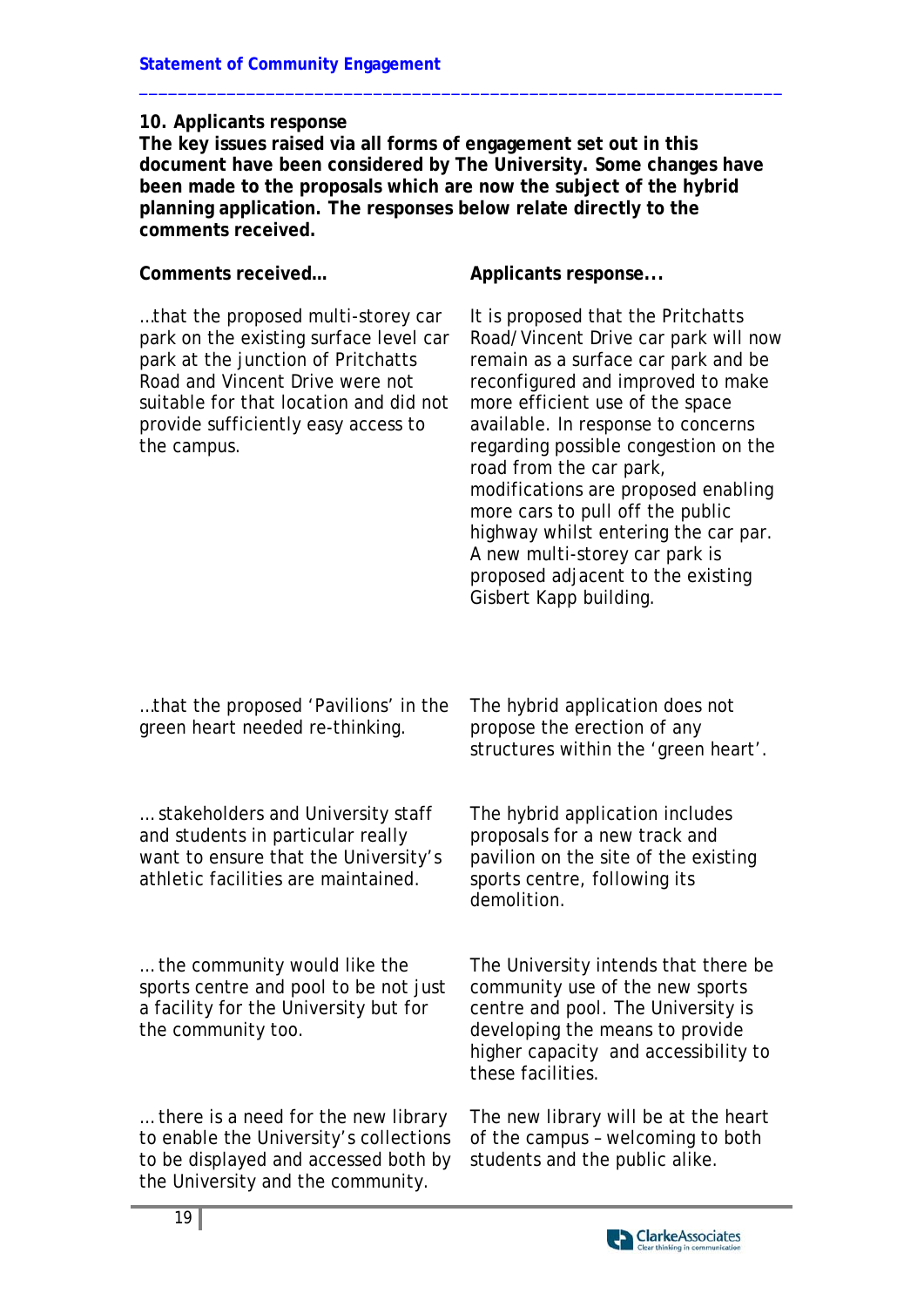# **10.1 Next Stage**

A comprehensive programme of response and feedback is scheduled for a period of eight weeks commencing late February, following the submission of the hybrid planning application (with additional events for staff and students commencing prior to that time).

\_\_\_\_\_\_\_\_\_\_\_\_\_\_\_\_\_\_\_\_\_\_\_\_\_\_\_\_\_\_\_\_\_\_\_\_\_\_\_\_\_\_\_\_\_\_\_\_\_\_\_\_\_\_\_\_\_\_\_\_\_\_\_\_\_\_

The following activities are scheduled:

- Media coverage and notification in local/regional media.
- Further information and update on the University's website.
- Information on the programme on posters.
- Direct feedback/letters/emails to all those that have registered interest during the pre-application consultation.
- Door to door personalised letters to all residents in Farquhar Road and Pritchatts Road.
- Letters to approximately 3,600 households living within half a mile radius of the University.
- Communication with all external stakeholders including councilors**,** MPs and statutory/official bodies.
- Meetings with resident associations, community groups and the Selly Oak and Edgbaston Consultative Group (a presentation on the revised proposals was made on January 17, 2012).
- A public drop-in session at the University.
- Two public drop-in sessions at external venues in the community, one to the north (Edgbaston area) and a further to the south (Selly Oak).
- An online questionnaire on the development.
- Social media activity so as to reach a wider audience.

A new presentation is being developed which includes direct feedback to the main points that were raised during the pre-application consultation and provides a further opportunity to speak to the University's representatives.

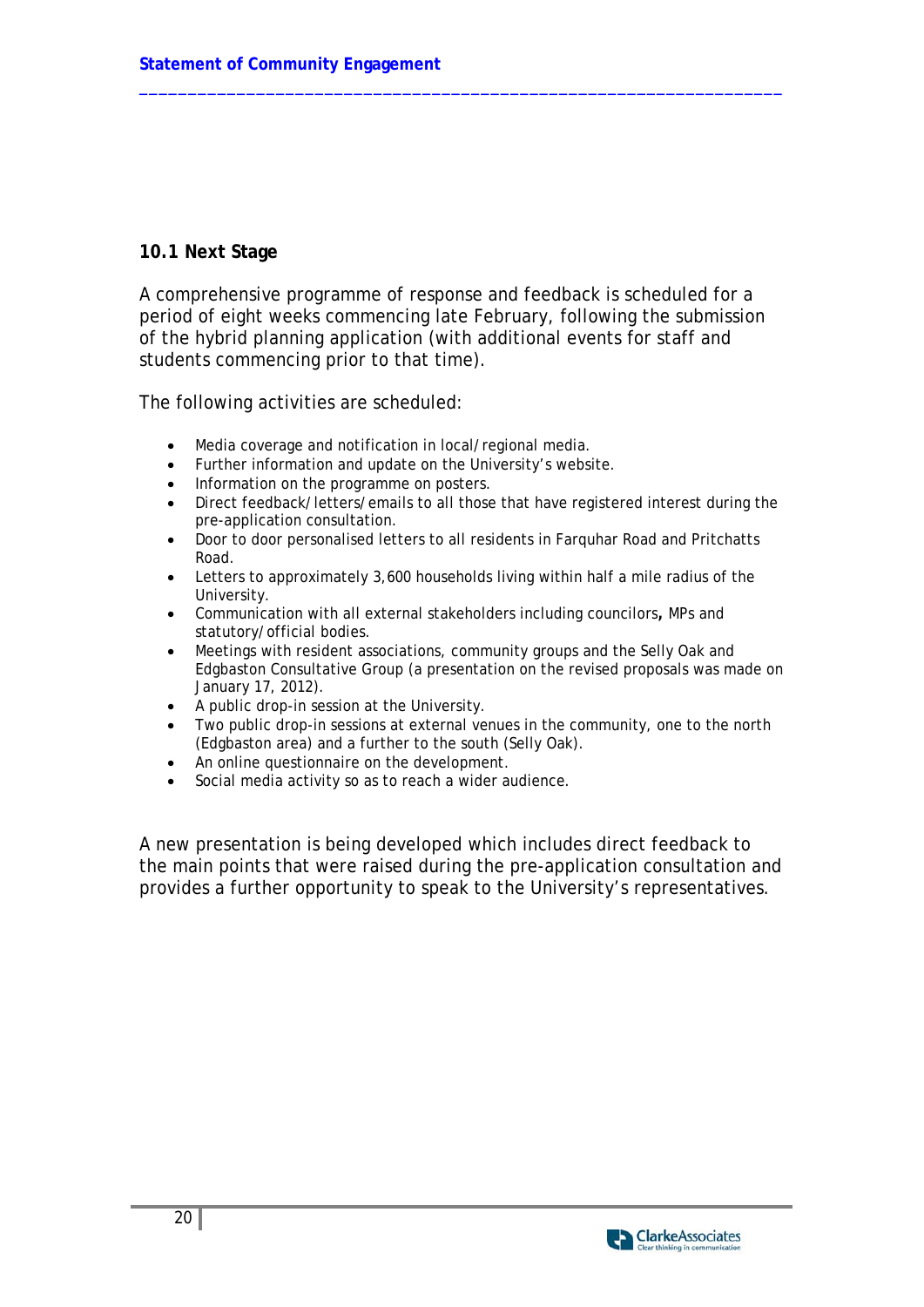# **11. Conclusion**

This section summarises the extent and quality of the public consultation that has been undertaken. When and where appropriate, the University has addressed concerns that have been expressed with the scheme and these are reflected in the previous section.

\_\_\_\_\_\_\_\_\_\_\_\_\_\_\_\_\_\_\_\_\_\_\_\_\_\_\_\_\_\_\_\_\_\_\_\_\_\_\_\_\_\_\_\_\_\_\_\_\_\_\_\_\_\_\_\_\_\_\_\_\_\_\_\_\_\_

It has been a stated objective of the University to engage with local people as part of the pro-active, transparent and systematic programme that is designed to encourage a greater level of understanding. The engagement has been undertaken in accordance with local and national guidance on preapplication consultation and sets out how the University has sought to engage with stakeholders and the local community at pre-application stage.

It also demonstrates how issues raised by the community, stakeholders and interested parties have been considered by the University and illustrates where changes have been made to the hybrid application proposals to address the issues raised.

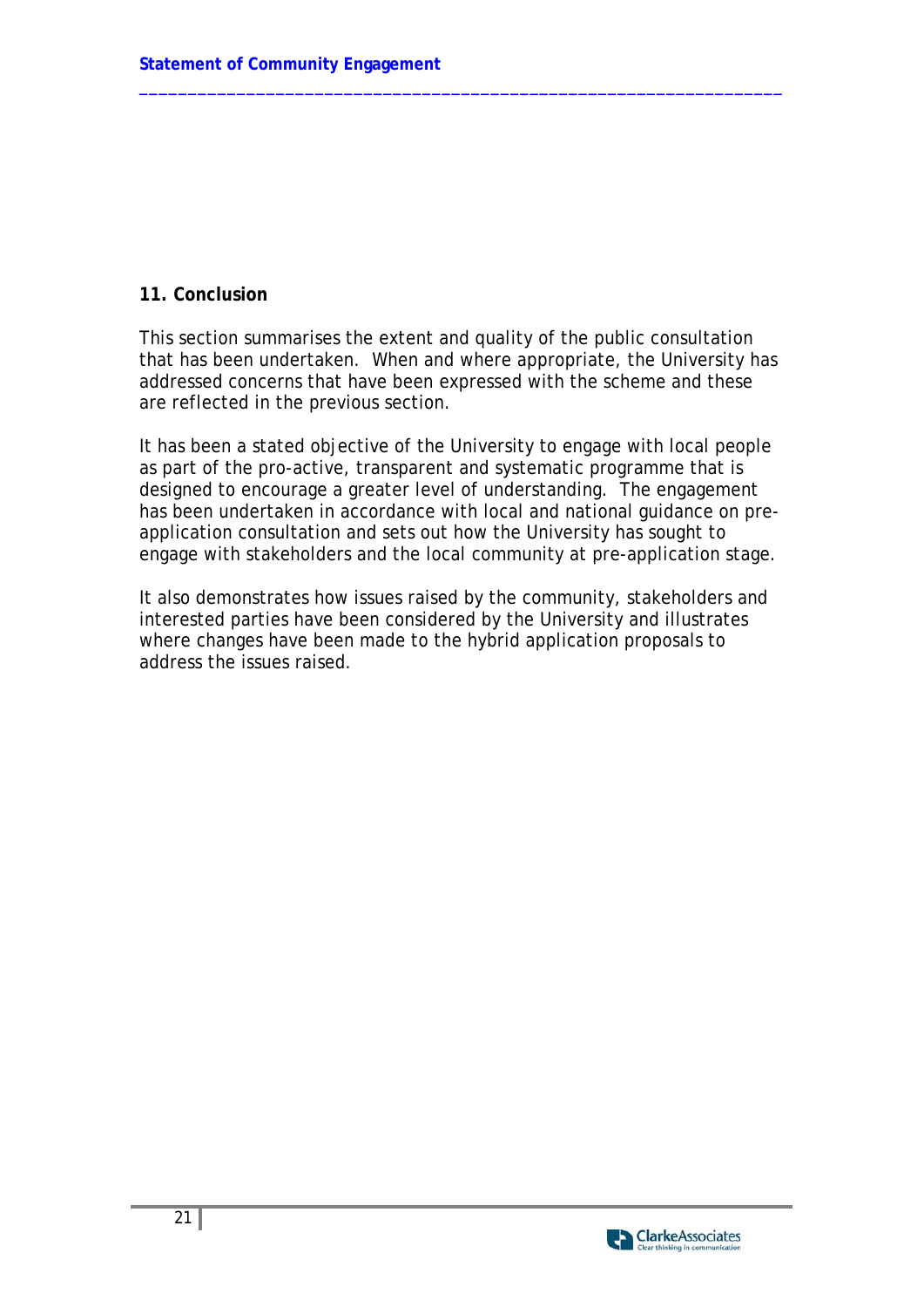# **Appendices**

- **1. Press releases**
- **2. Press coverage**
- **3. Display materials (attached separately)**

- **4. Presentation (attached separately)**
- **5. Organisations approached**
- **6. Meetings with Birmingham City Council**
- **7. Activity Timeline**

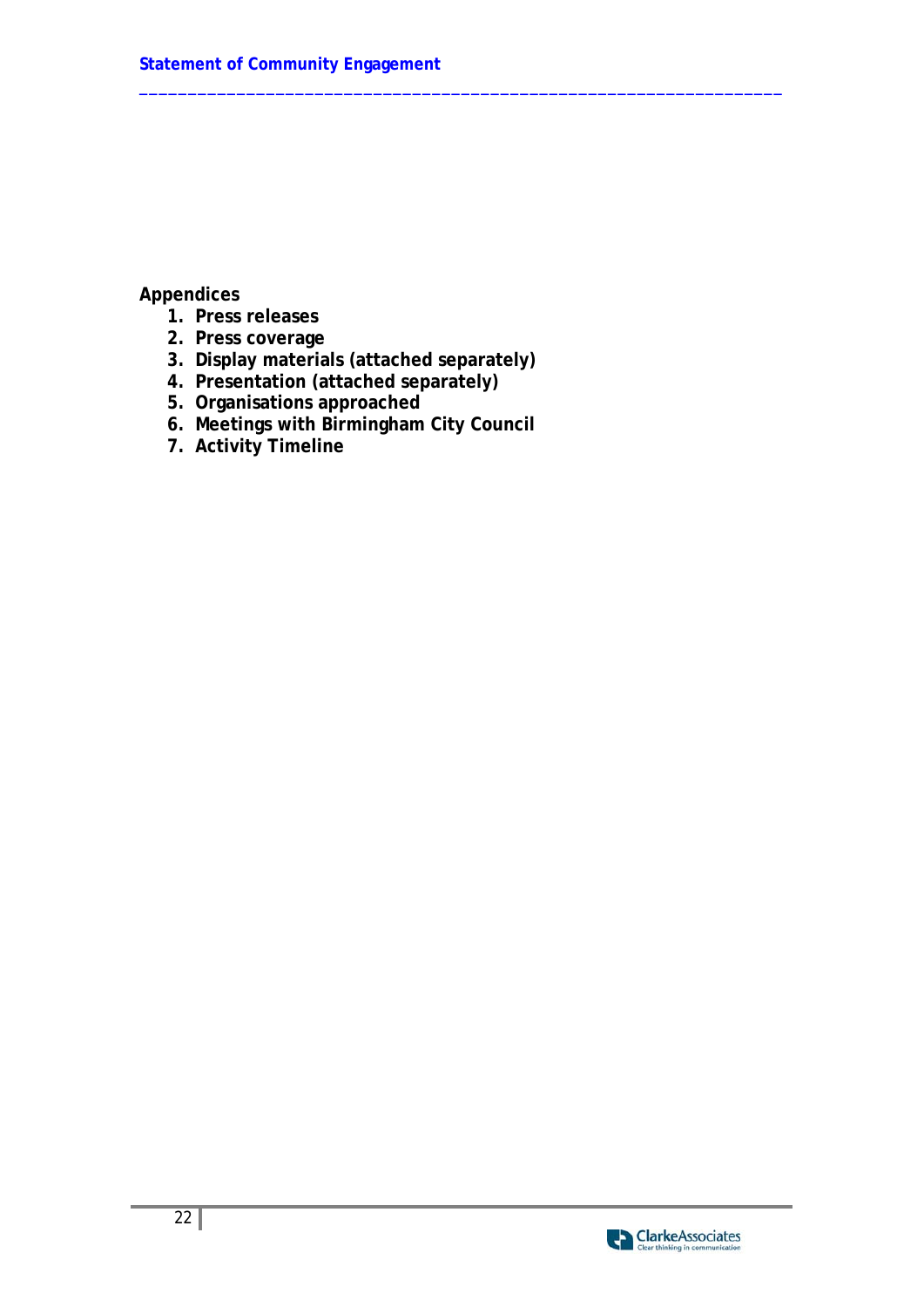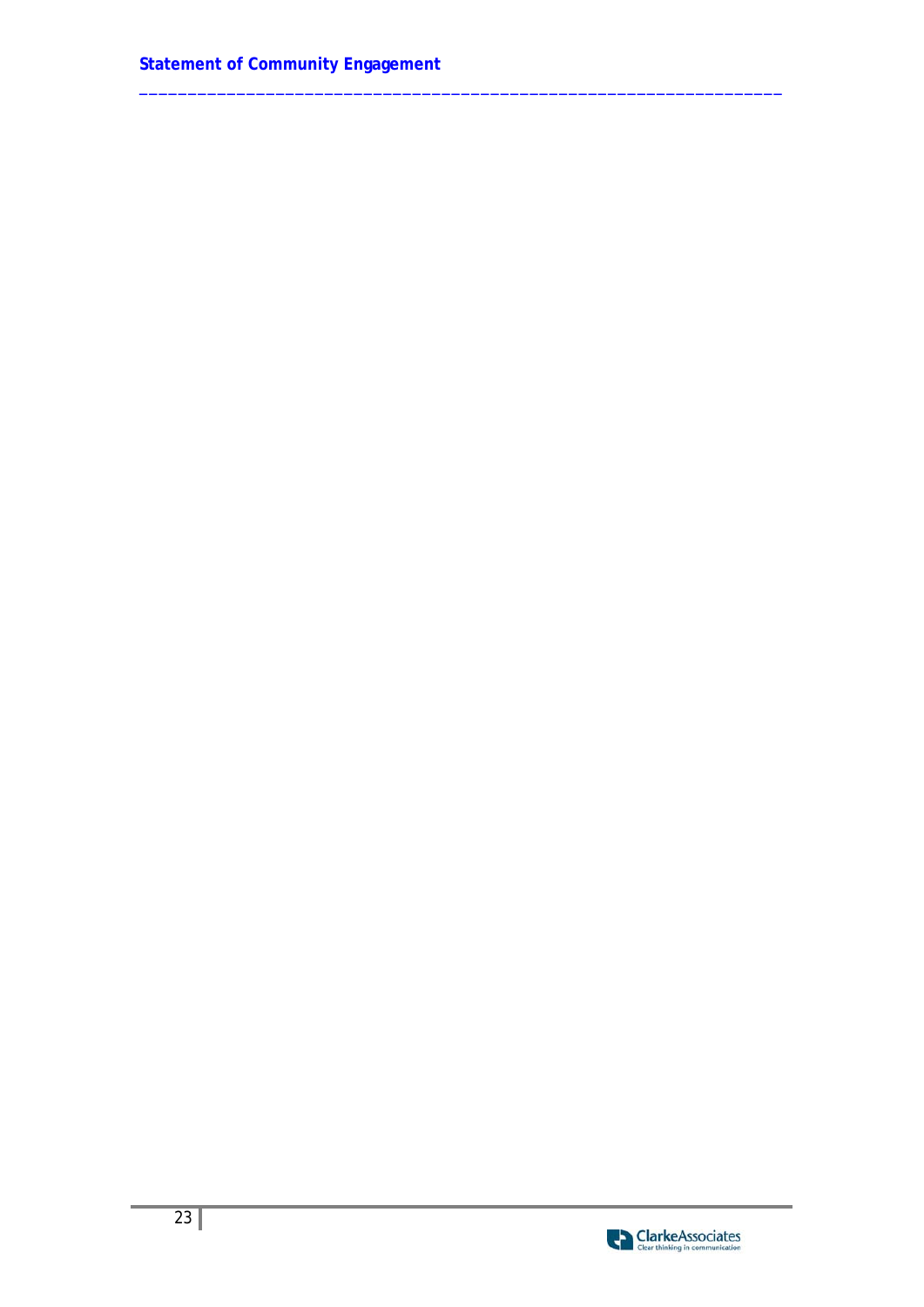# **Appendix 1: Press releases**

# **University proposes £175m transformation of historic Edgbaston campus**

\_\_\_\_\_\_\_\_\_\_\_\_\_\_\_\_\_\_\_\_\_\_\_\_\_\_\_\_\_\_\_\_\_\_\_\_\_\_\_\_\_\_\_\_\_\_\_\_\_\_\_\_\_\_\_\_\_\_\_\_\_\_\_\_\_\_

The University of Birmingham is announcing a five year investment in facilities that will transform the University's famous Edgbaston campus, reinterpreting founder Joseph Chamberlain's vision for the estate for the  $21<sup>st</sup>$  century and extending the services available to the local community. The key developments include a new sports centre and a new library, to join the new Music building currently nearing completion.

The plans for the sports centre include a(50m) swimming pool which will be the only one in Birmingham as well as sports halls and training needs designed to meet the needs of students and staff as well as the many regional amateur sports clubs that currently use the University's facilities.

The University's Director of Sport Zena Wooldridge comments: "*Birmingham is city with a proud sporting heritage and sport plays a huge part in the life of our campus. In less than a year the city will be hosting the Jamaican and US Olympic teams for their pre London 2012 training campus and athletes from Birmingham will be starring at the London games.* 

*Although the new centre will not be open for 2012 we believe it will provide fitting facilities for the UK's second ranked sporting University and a perfect base to train and develop future Olympians."* 

The University has appointed Lifschutz Davidson Sandilands to oversee the development of plans.

The proposed library development will provide outstanding facilities for a new generation of students and researchers, as well as an open access cultural hub for the University and the city, with services available to the public.

The University will be running pre-view drop-in events for local residents over the summer and a detailed consultation on the proposed developments in the autumn.

The University's Director of Estates Ian Barker comments: *"Although we are very proud of the Edgbaston campus these are significant and exciting projects that will benefit students, staff and the local area. The University was founded to be an asset for the city and these plans have that aim in mind.* 

*"For that reason, a number of developments, like the proposed new sports centre, swimming pool and the cultural hub, focus on facilities that will benefit the community as well as staff and students.. We also hope that extending student accommodation and staff car parking on campus will relieve pressure on Selly Oak. Our plans also envisage a reduction in the University's environmental impact and carbon footprint. We hope that* 

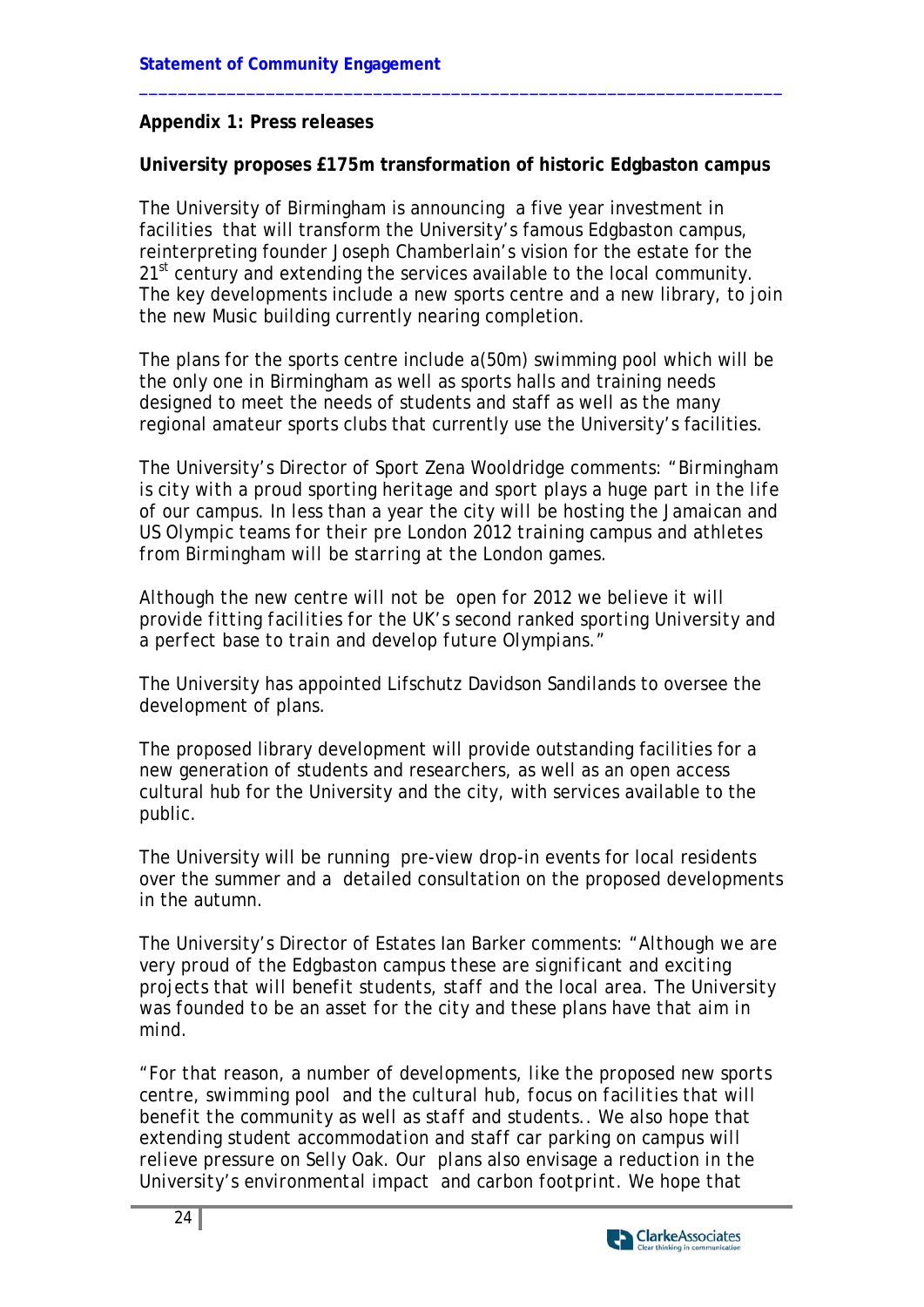*local people will work with us in shaping these plans over the next few months."* 

\_\_\_\_\_\_\_\_\_\_\_\_\_\_\_\_\_\_\_\_\_\_\_\_\_\_\_\_\_\_\_\_\_\_\_\_\_\_\_\_\_\_\_\_\_\_\_\_\_\_\_\_\_\_\_\_\_\_\_\_\_\_\_\_\_\_

# **ENDS**

For further information contact: Ben Hill, PR Manager, University of Birmingham, Tel 0121 4145134, Mobile 07789 921163. Visuals of some of the proposed developments are available on request.

### **The University of Birmingham:**

**•** The University of Birmingham is a truly vibrant, global community and an internationally-renowned institution. Its work brings people from across the world to Birmingham, including researchers and teachers and more than 4,000 international students from nearly 150 different countries.

• The University is the eighth largest employer in the Birmingham/Solihull sub-region and plays an integral role in the economic, social and cultural growth of local and regional communities; working closely with businesses and organisations, employing approximately 6,000 staff and providing 10,000 graduates annually.

• The University contributes £662 million to the City of Birmingham and £779 million to the West Midlands region, with an annual income of more than £462 million.

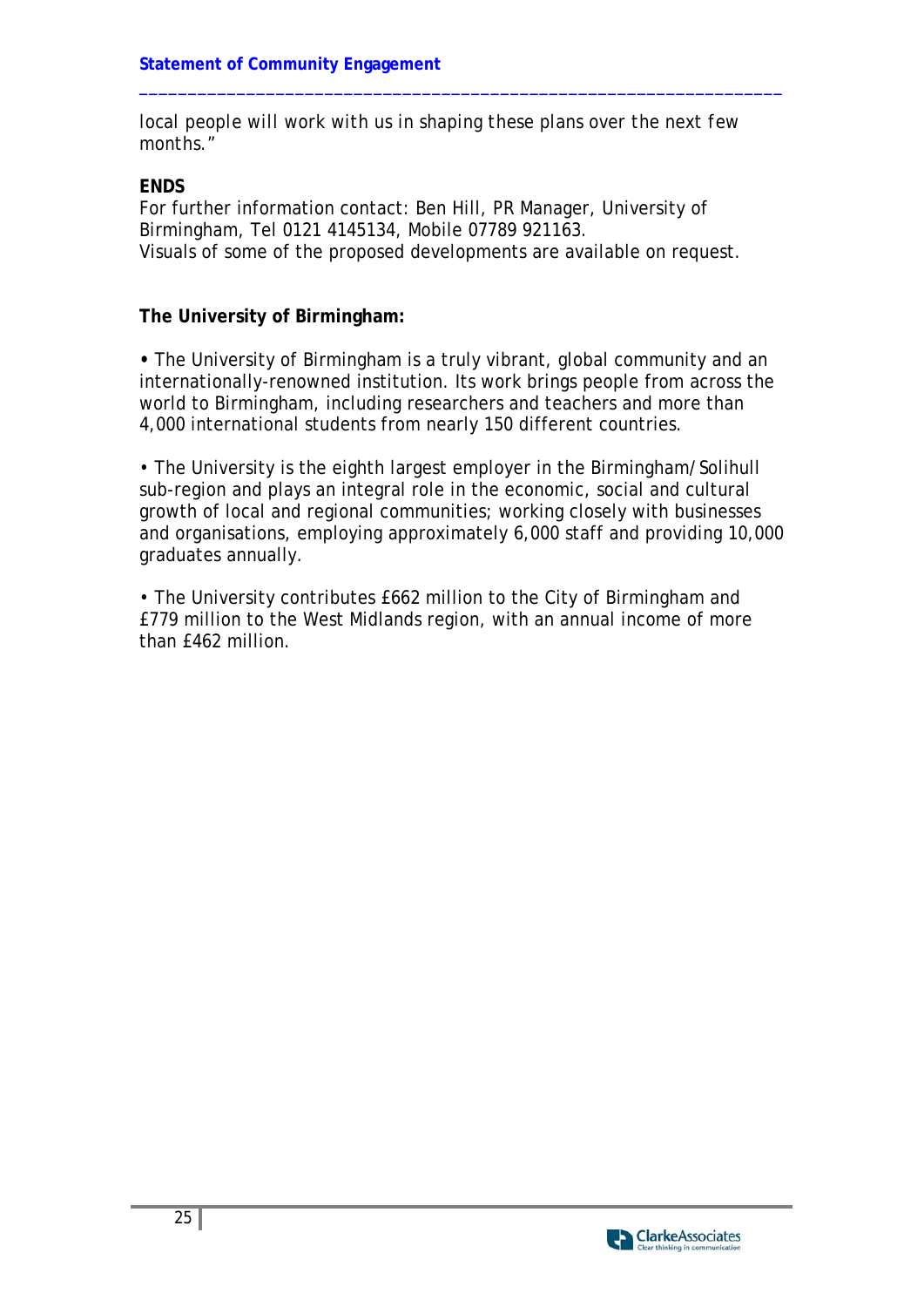#### **Appendix 2: Press coverage**



### **[Document Title]**

11/08/11

#### **BIRMINGHAM UNIVERSITY SPORTS**

**University reveals Edgbaston campus plans** *Leisure Management (Web) , p. 0 , Unattributed, 10/08/11*

#### **Community link with swimming pool plans**

*Birmingham Post , p. 20 , Unattributed, 11/08/11*

#### **OurSay**

*Birmingham Mail , p. 14 , Unattributed, 09/08/11*

**University of Birmingham plans major #175m Edgbaston campus redevelopment** *Leisure Opportunities (Web) , p. 0 , Unattributed, 10/08/11*

\_\_\_\_\_\_\_\_\_\_\_\_\_\_\_\_\_\_\_\_\_\_\_\_\_\_\_\_\_\_\_\_\_\_\_\_\_\_\_\_\_\_\_\_\_\_\_\_\_\_\_\_\_\_\_\_\_\_\_\_\_\_\_\_\_\_

**University reveals Edgbaston campus plans** *Leisure Property.com (Web) , p. 0 , Unattributed, 10/08/11*

**Olympic pool plans in GBP175m campus regeneration** *BusinessDesk (Feed) , p. 0 , Unattributed, 10/08/11*

**Birmingham University To Build 50m Swimming Pool** *The Birmingham Press (Web) , p. 0 , Unattributed, 09/08/11*

#### **Olympic-sized swimming pool at heart of GBP175 million development at the University of Birmingham**

*Birmingham Post (Web) , p. 0 , Unattributed, 09/08/11*

**Birmingham News: Olympic-sized swimming pool at heart of #175 million development at the University of Birmingham** *Birmingham Evening Mail (Web) , p. 0 , Unattributed, 09/08/11*

# *BROADCAST*

#### *University of Birmingham coverage*

*BBC 1 West Midlands, 09/08/11 Mention of Birmingham University's development plans, including the new swimming pool.* 

#### *University of Birmingham coverage*

*BBC Radio WM, 09/08/11 Mention of University of Birmingham's development of a 50m pool, as part of a 175 million pound investment.* 

#### *University of Birmingham coverage*

*Heart FM, 09/08/11* 

*Mention of University of Birmingham's development of a 50m pool, as part of a 175 million pound investment.* 

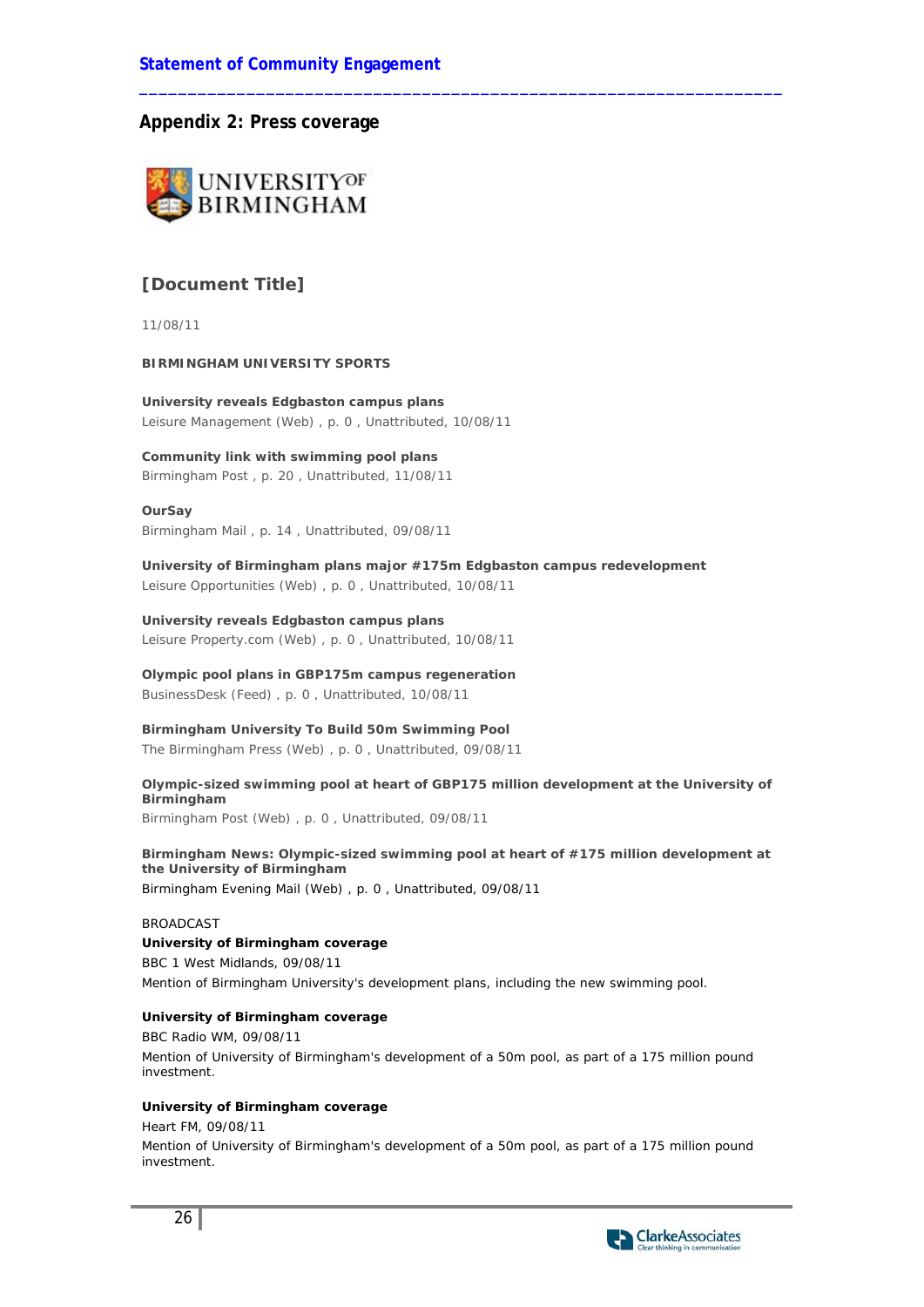# **Appendix 5: Organisations approached**

\_\_\_\_\_\_\_\_\_\_\_\_\_\_\_\_\_\_\_\_\_\_\_\_\_\_\_\_\_\_\_\_\_\_\_\_\_\_\_\_\_\_\_\_\_\_\_\_\_\_\_\_\_\_\_\_\_\_\_\_\_\_\_\_\_\_

20<sup>th</sup> Century Society ASA (British Swimming) Badminton England Birmingham City Councillors Birmingham Natural History Society Bournbrook Fire Station British Waterways West Midlands BrumBats (Birmingham and Black Country Bat Group) Community Advisory Board (University of Birmingham) Edgbaston Ward Committee England Netball England Squash & Racketball English Heritage Environment Agency King Edward's School – Boys King Edward's School – Girls Metchley Park Residents Association Pebble Mill & South Edgbaston Community Group Selly Oak & Edgbaston Consultative Group Selly Oak Property Owners Association Sport England TARA (Tiverton Area Residents Association) University of Birmingham Staff Volleyball England West Midlands Police Wildlife Trust for Birmingham and the Black Country

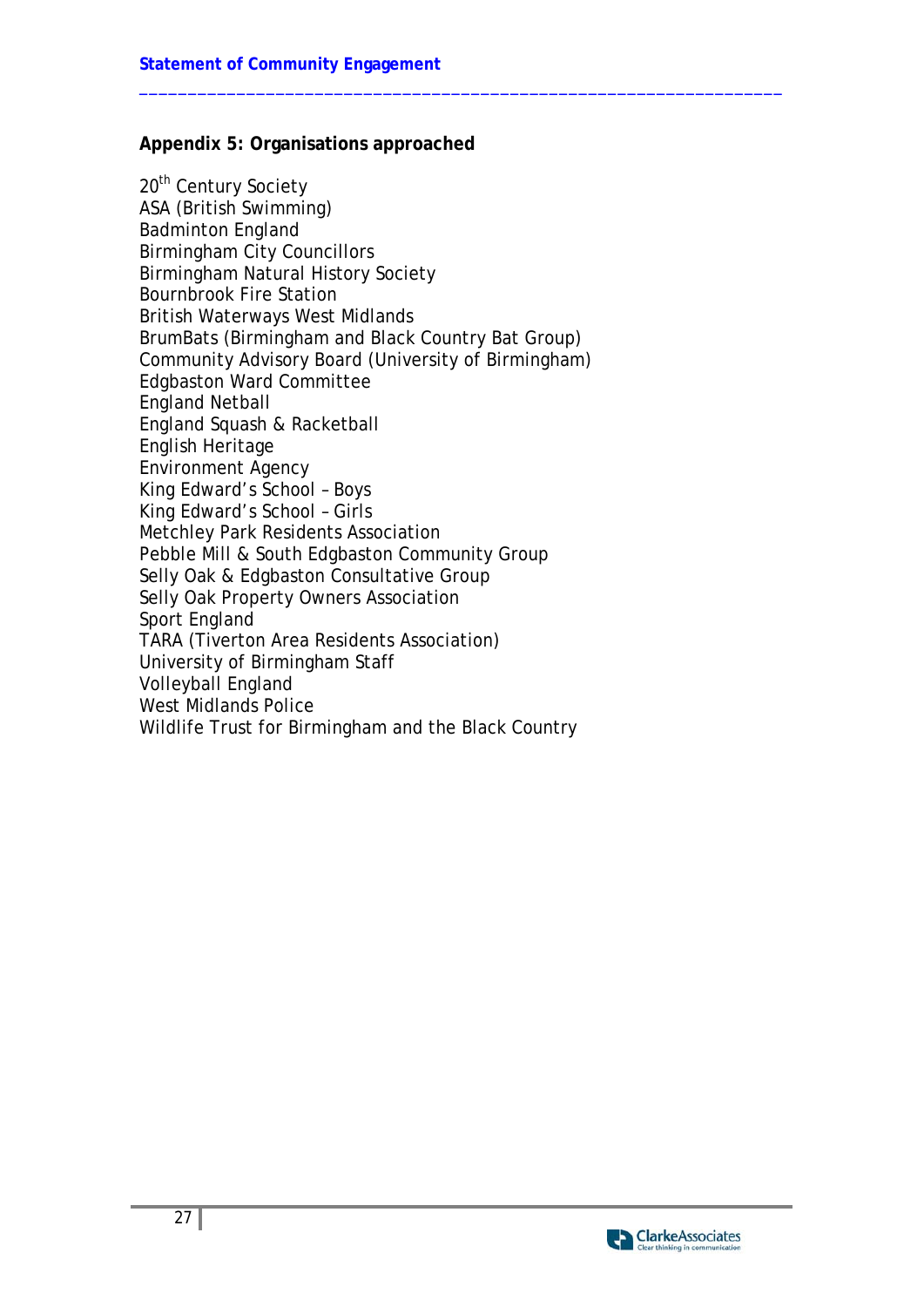# **Appendix 6: Meetings with Birmingham City Council**

| 7 September 2011 | Meeting with Director of Regeneration                                          |
|------------------|--------------------------------------------------------------------------------|
| 6 October 2011   | Meeting with BCC Officers to discuss form and<br>content of Hybrid application |
| 1 November 2011  | Meeting with BCC Officers to discuss form and<br>content of Hybrid application |
| 21 November 2011 | Meeting with BCC Officers to discuss form and<br>content of Hybrid application |
| 22 November 2011 | Meeting with Director of Regeneration                                          |
| 12 December 2011 | Meeting to discuss Ecology issues                                              |
| 13 December 2011 | Meeting to discuss Heritage issues                                             |
| 20 December 2011 | Meeting with BCC Officers to discuss form and<br>content of Hybrid application |
| 10 January 2012  | Meeting to discuss landscape issues                                            |
| 13 January 2012  | Meeting with BCC Officers to discuss form and<br>content of Hybrid application |
| 17 February 2012 | Meeting with BCC Officers to discuss form and<br>content of Hybrid application |